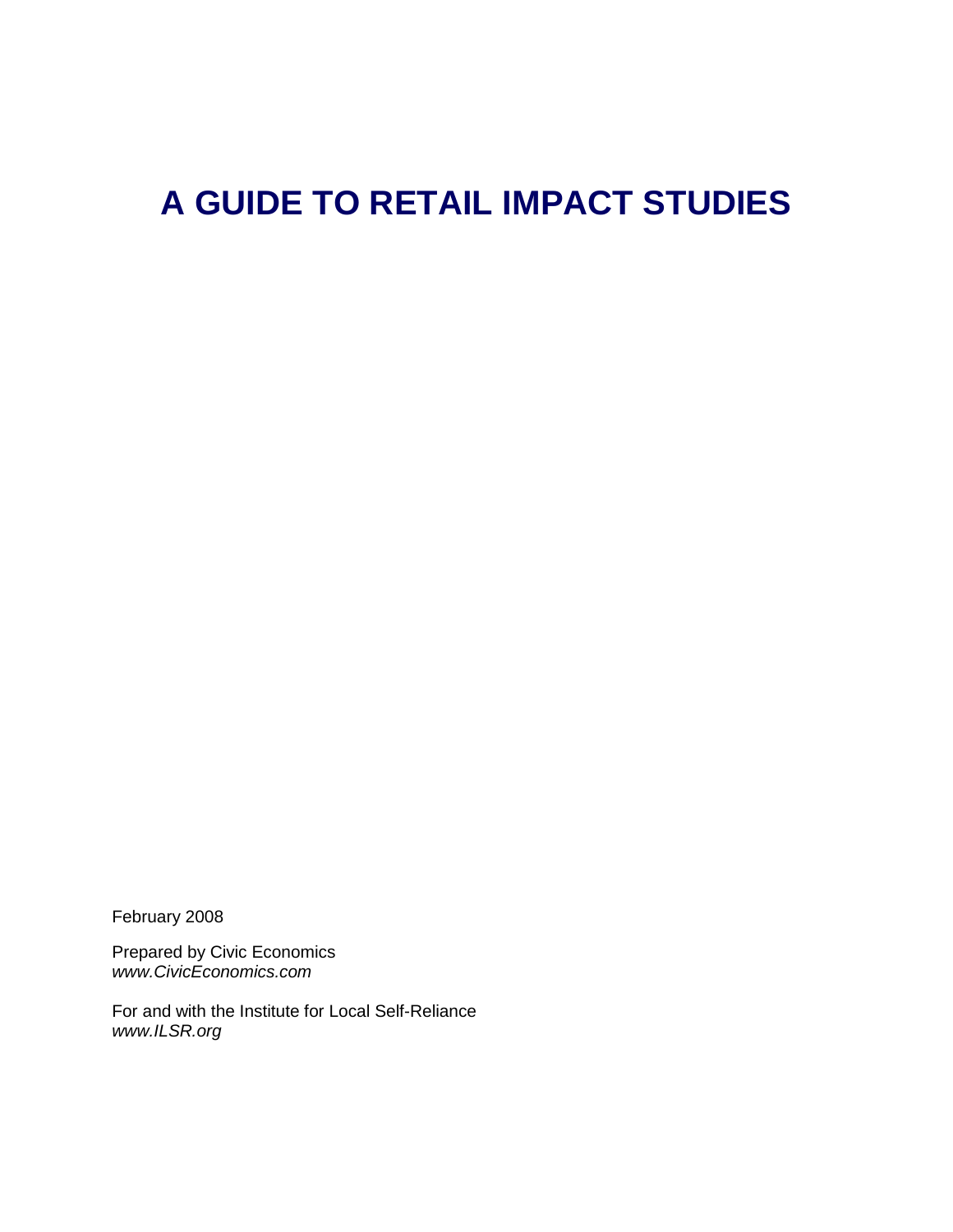# **TABLE OF CONTENTS**

| Comparing Demand with Actual Retail Sales in the Market Area by Line of Goods 11<br>Developing a More Detailed Understanding of the Region's Retail Activity 14 |  |
|-----------------------------------------------------------------------------------------------------------------------------------------------------------------|--|
|                                                                                                                                                                 |  |
|                                                                                                                                                                 |  |
|                                                                                                                                                                 |  |
|                                                                                                                                                                 |  |
|                                                                                                                                                                 |  |
|                                                                                                                                                                 |  |
|                                                                                                                                                                 |  |
|                                                                                                                                                                 |  |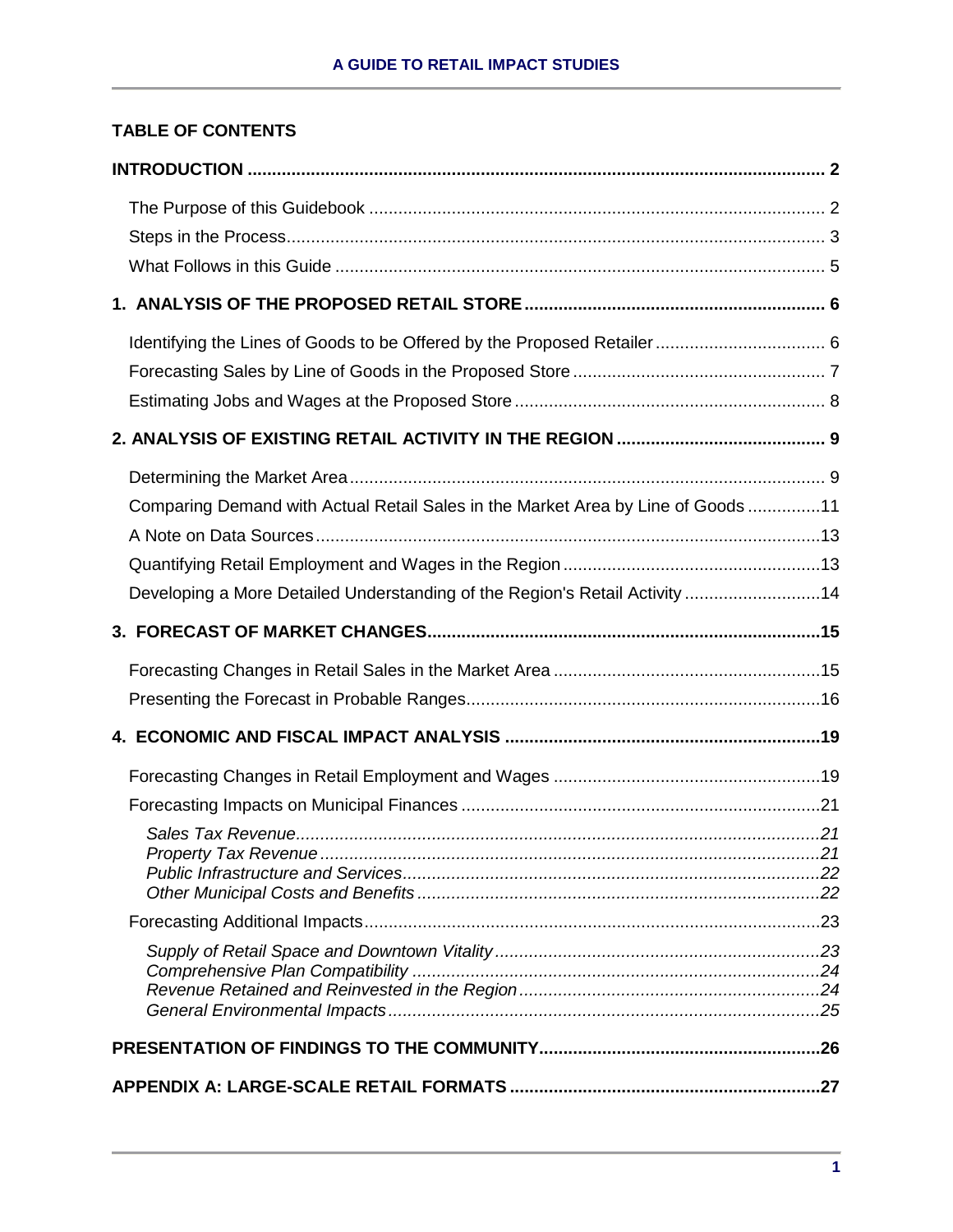# **INTRODUCTION**

States and municipalities have long evaluated the impact that large retail development projects may have on such things as traffic and the environment. Some are now adopting policies that require that the economic and fiscal impact of these developments be considered as well. These policies typically have two key components:

- They require that an independent **study** of the economic and fiscal impact of the retail development be conducted by a qualified analyst selected by the municipality and paid for by a fee assessed to the developer.
- They establish a **standard** that the project must meet in order to be approved. The policy may say, for example, that the planning board (or city council or other permitting authority) may approve the development only if it concludes, based on the data provided by the study and other evidence submitted, that the project will not have an undue adverse impact on the community or that the benefits of the development will outweigh the costs.

A growing number of cities and towns are incorporating these types of policies into their zoning codes. At the state level, Vermont has long required a review of the fiscal impact (i.e., the effect on local government revenue and costs) of large development projects through its Act 250, which became law in 1970. More recently, Maine adopted the Informed Growth Act, which requires a comprehensive economic impact study for proposed retail stores of 75,000 square feet or larger, and stipulates that such a development may be approved only if the town concludes that it would not have an undue adverse impact.

# **The Purpose of this Guidebook**

This guidebook is designed to give municipal officials and concerned citizens an understanding of how retail impact studies are conducted and what types of data and analysis they provide. Although written in an accessible style, this guide is intended to familiarize readers with the process and terminology of economic impact analysis. As such, it may feel a bit technical at times, but should leave readers better equipped to evaluate and use the findings of these studies.

For Maine municipal officials, this guidebook is part of a larger package of resources designed to assist towns in implementing the Informed Growth Act and getting the most out of this new development review tool. These resources are available at www.informedgrowthact.com and include:

*Answers to Common Questions about Maine's Informed Growth Act* — A Q&A that describes how the law works and addresses common questions about it.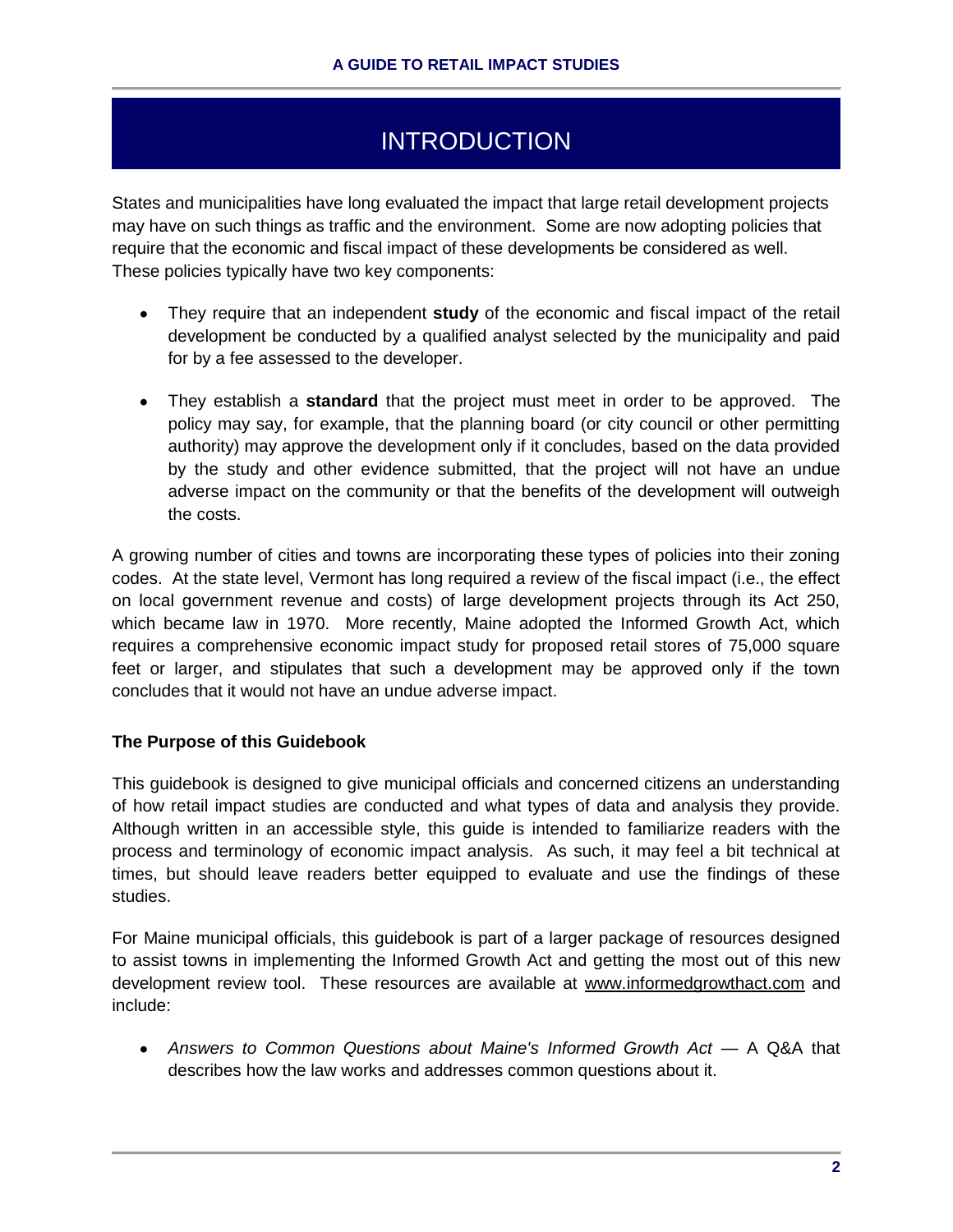*Municipal Forms Package* — A set of sample forms that towns may use, including a "Checklist," which guides town officials through the steps and deadlines established by the Informed Growth Act, and a "Municipal Decision Form," which guides officials through the process of making findings of fact and determining whether a proposed development would have an undue adverse impact.

# **Steps in the Process**

Here are the main steps involved a typical impact review for retail development:

 **1.** A **developer** files an application for a project large enough to trigger an economic impact review.

The size at which a retail development must undergo an economic impact review varies by jurisdiction. In Maine, projects involving stores of 75,000 square feet or larger trigger the provisions of the Informed Growth Act. Several different types of retailers currently develop and operate stores of this scale. See **Appendix A: Large-Scale Retail Formats** for a description of these store types.

By the time an application for such a development is filed, the applicant typically will have secured a site, evaluated the market demand in the region, and prepared preliminary site plans. In addition, many developers put forth economic and fiscal impact numbers for the project. These values are based on the activity forecast to occur within the project, including construction, retail sales, employment, and tax revenue.

However, these figures provide only a partial picture of the economic and fiscal impact of the development. Those millions of dollars in sales and the associated tax revenue and employment do not exist in a vacuum. The new store will be inserted into an existing economic ecosystem, which must be fully understood in order to evaluate the likely changes in spending patterns, employment, tax revenue, and public costs the new store will bring.

 **2. Municipal officials** (i.e., the planning board, city council, or other permitting authority as specified by municipal or state statute) retain a qualified **consultant** to prepare an impact analysis for the proposed development

Cities typically find a consultant through a request-for-proposals process. In Maine, the **State Planning Office** maintains a list of qualified preparers for municipalities to choose from when implementing the Informed Growth Act. In contracting with the consultant, the town should specify the scope of the study, which, in the case of many municipal impact review policies, as well as the Informed Growth Act, is defined within the law.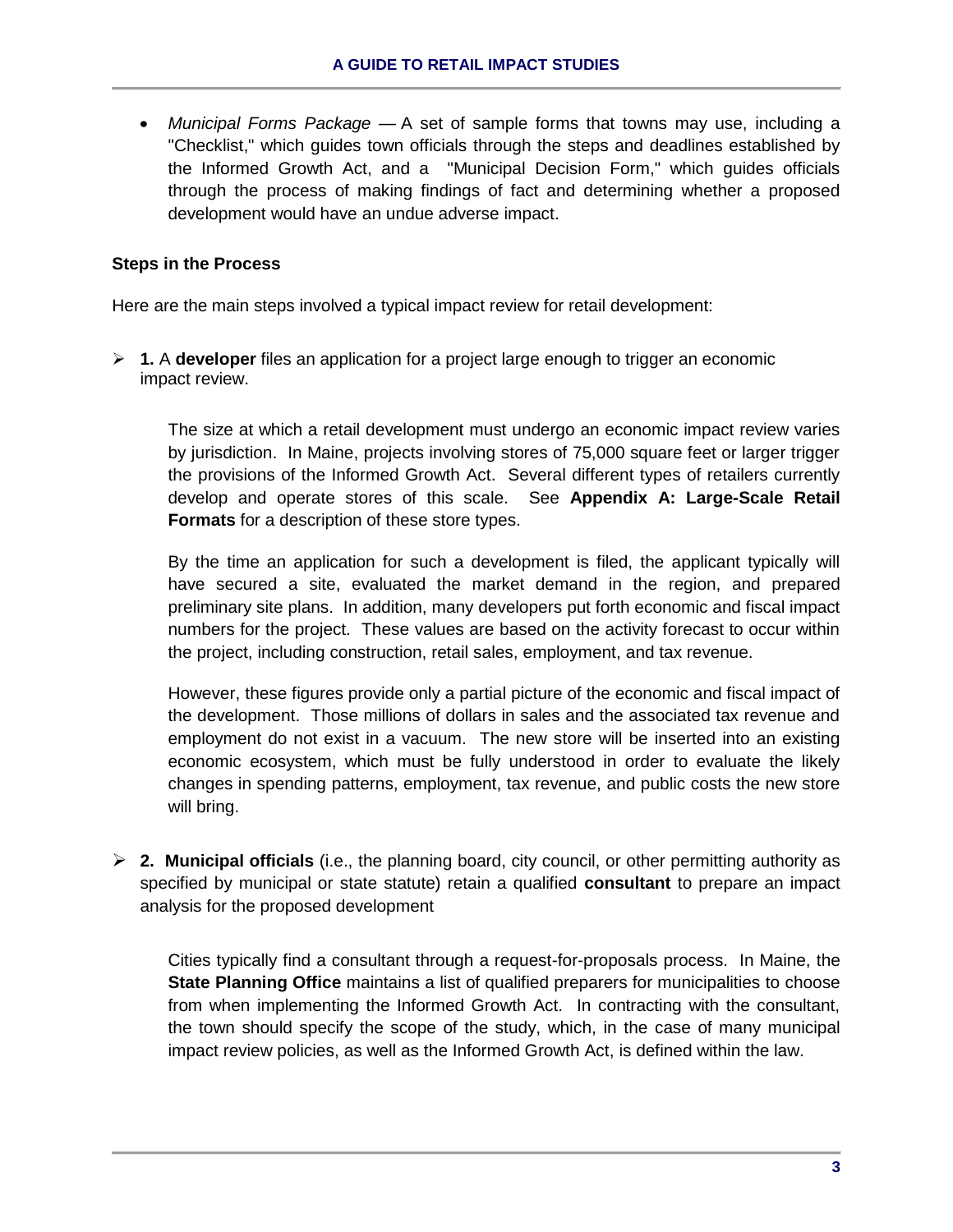**3.** The **consultant** conducts the study.

There are typically four phases in analyzing the economic and fiscal impact of a proposed retail development:

*First*, in order to evaluate the impact a new large-scale retailer will have on the local and regional economy and community, that new retailer itself must be carefully analyzed. Large discount stores offer tens of thousands of individual products across multiple lines of goods, which may or may not overlap with the inventory of existing local and regional businesses and may or may not add diversity in public choice. The analyst must identify the lines of goods to be offered by the new retailer, forecast the sales for each line of goods, and estimate the jobs and wages associated with the forecast sales.

*Second*, the consultant must gain a thorough understanding of the existing retail activity and conditions within the region. This includes determining the extent of the retail market area, quantifying both the demand for and actual retail sales in the market area by line of goods, quantifying retail employment in the area, and analyzing other aspects of retail activity in the region.

*Third*, the analyst must examine how the existing retail economy will likely respond to the new retail store. The primary consideration here is just how much of the retailer's projected sales will be drawn from existing merchants and how much will be new to the locality. Analysts often develop this forecast into probable ranges, reflecting the medium, or most probable, scenario, as well as the high and low end of the forecast.

*Finally*, the analyst projects the impact on retail employment, wages, tax revenue, municipal costs, and other factors. Just as a traffic analysis cannot determine the exact number of car trips a development will generate, forecasting economic impacts is not an exact science. However, like a traffic analysis, an economic impact analysis can forecast impacts that are reasonably close to the mark and sufficiently reliable to serve as a basis for evaluating the overall impact of a retail development proposal.

- **4.** After the study is submitted to the town, **municipal officials** then hold a public hearing, providing an opportunity for **citizens**, the **developer**, **neighboring municipalities**, and others to offer testimony on the findings of the study and the impact of the proposed development.
- **5. Municipal officials** review the study and any data and testimony submitted by the applicant and others, and make a determination as to whether the development meets the standard set forth in the policy.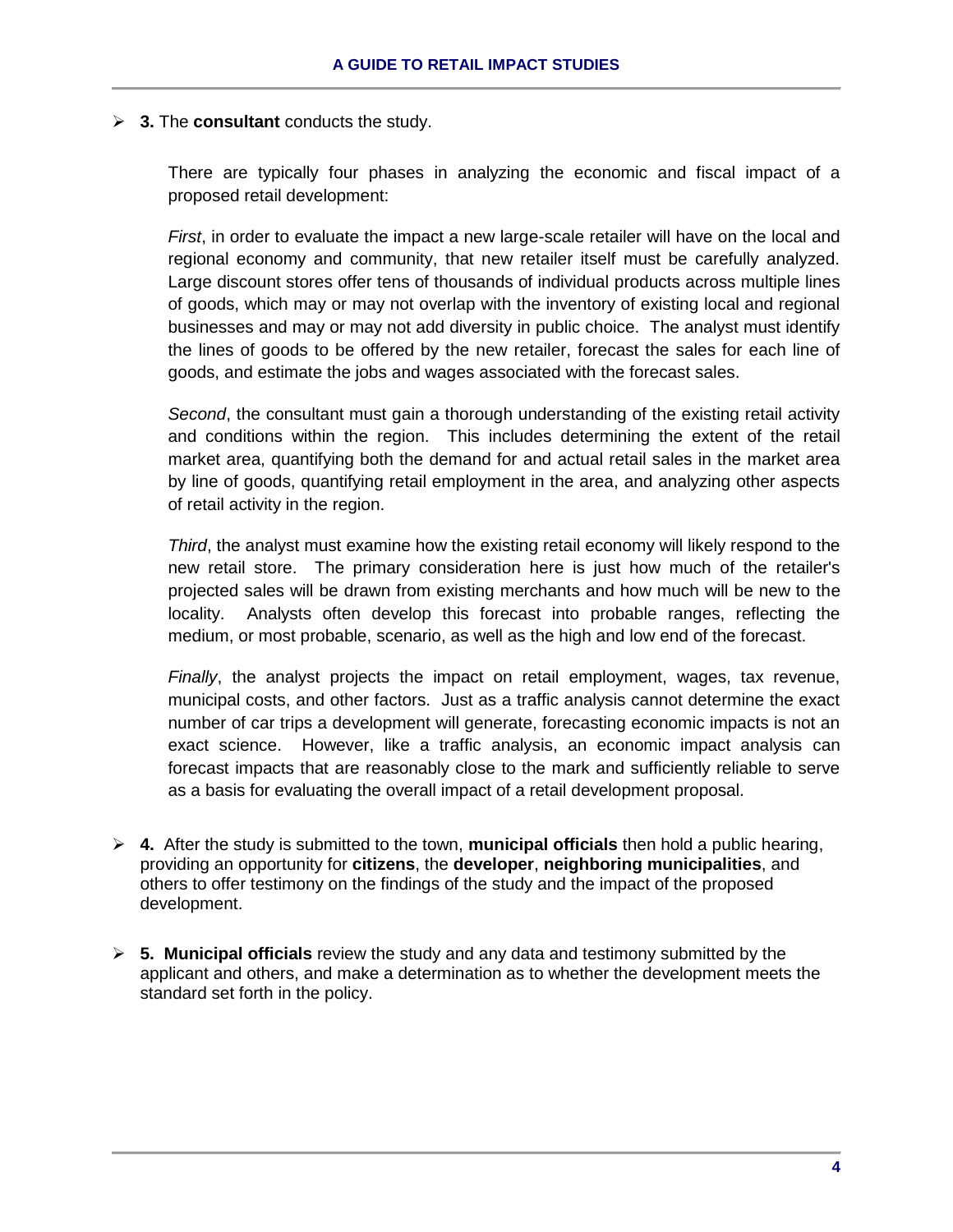# **What Follows in this Guide**

The remainder of this guidebook focuses on the third step in the process: how the consultant conducts the analysis. The methodology described here is the approach used by Civic Economics. While other firms and analysts may follow other approaches and call upon other data, the fundamental principles should be the same. That is, any credible analysis must begin with an understanding both of the practices of the proposed large-scale retailer and of local retail conditions, then proceed to forecast the economic and fiscal impact of inserting that retailer into the local and regional economy.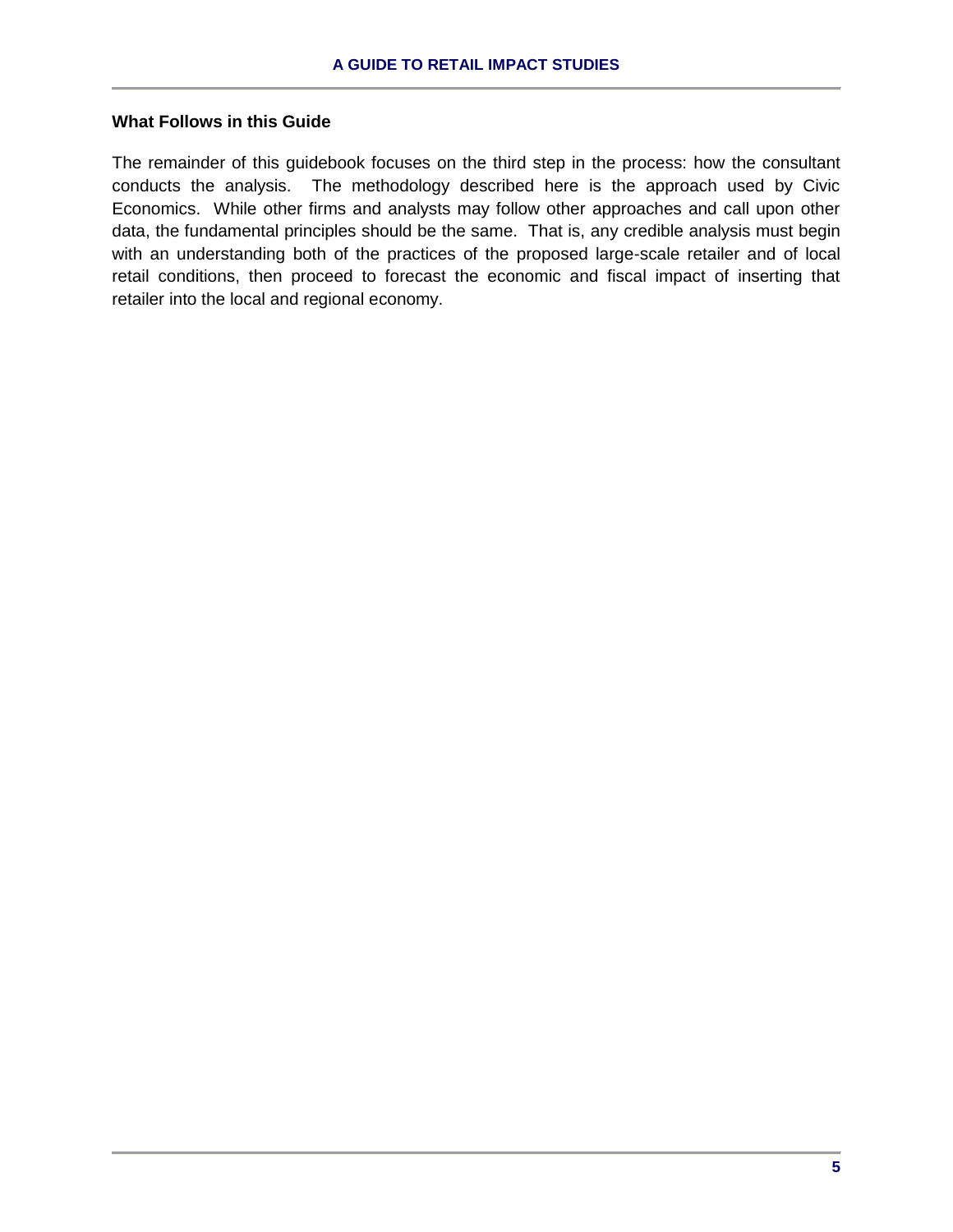# 1. ANALYSIS OF THE PROPOSED RETAIL STORE

**OVERVIEW:** The analysis begins with a careful study of the large-scale retailer proposed for the community. Large discount stores offer tens of thousands of individual products across multiple lines of goods, which may or may not overlap with the inventory of existing local and regional businesses and may or may not add diversity in public choice. Therefore, the analyst will first:

- Identify the lines of goods to be offered by the proposed retailer.
- Forecast the sales for each line of goods.
- Estimate the jobs and wages associated with the forecast sales.

**GLOSSARY: Sales per square foot** is a standard measure of a retailer's performance and refers to annual revenue. General retail, as used here, is a cluster of product segments offered by a discount department store.

**DATA SOURCES:** Discussions with company officials; ESRI-BIS and/or Claritas; corporate annual reports.

# **Identifying the Lines of Goods to be Offered by the Proposed Retailer**

The analyst must first identify the lines of goods to be offered by the proposed retailer. The North American Industry Classification System (NAICS) provides a thorough categorization of all businesses and a useful system for categorizing the lines of goods sold in a retail store. The broadest classifications are in the two digit range, and increasing specialization is represented

by additional digits. Retail businesses are found in the 44 and 45 segments.

For a typical discount department store, the lines of goods in the table at right will be represented. A "supercenter" retailer will generally add a full service grocery to those categories. For some types of large format retail, NAICS includes specific classifications. For example, "home centers" and "warehouse clubs" are now listed independently.

**Retail Categories Comprising General Retail**

**NAICS** LINES OF GOODS

- 4413 Auto Parts, Accessories, and Tire Stores
- 442 Furniture and Home Furnishing Stores
- 4431 Electronics and Appliance Stores
- 4442 Lawn and Garden Equipment and Supply Stores
- 4461 Health and Personal Care Stores
- 448 Clothing and Clothing Accessories Stores
- 451 Sporting Goods, Hobby, Book, and Music Stores
- 452 General Merchandise Stores
- 453 Miscellaneous Store Retailers

Source: US Census Bureau, Civic Economics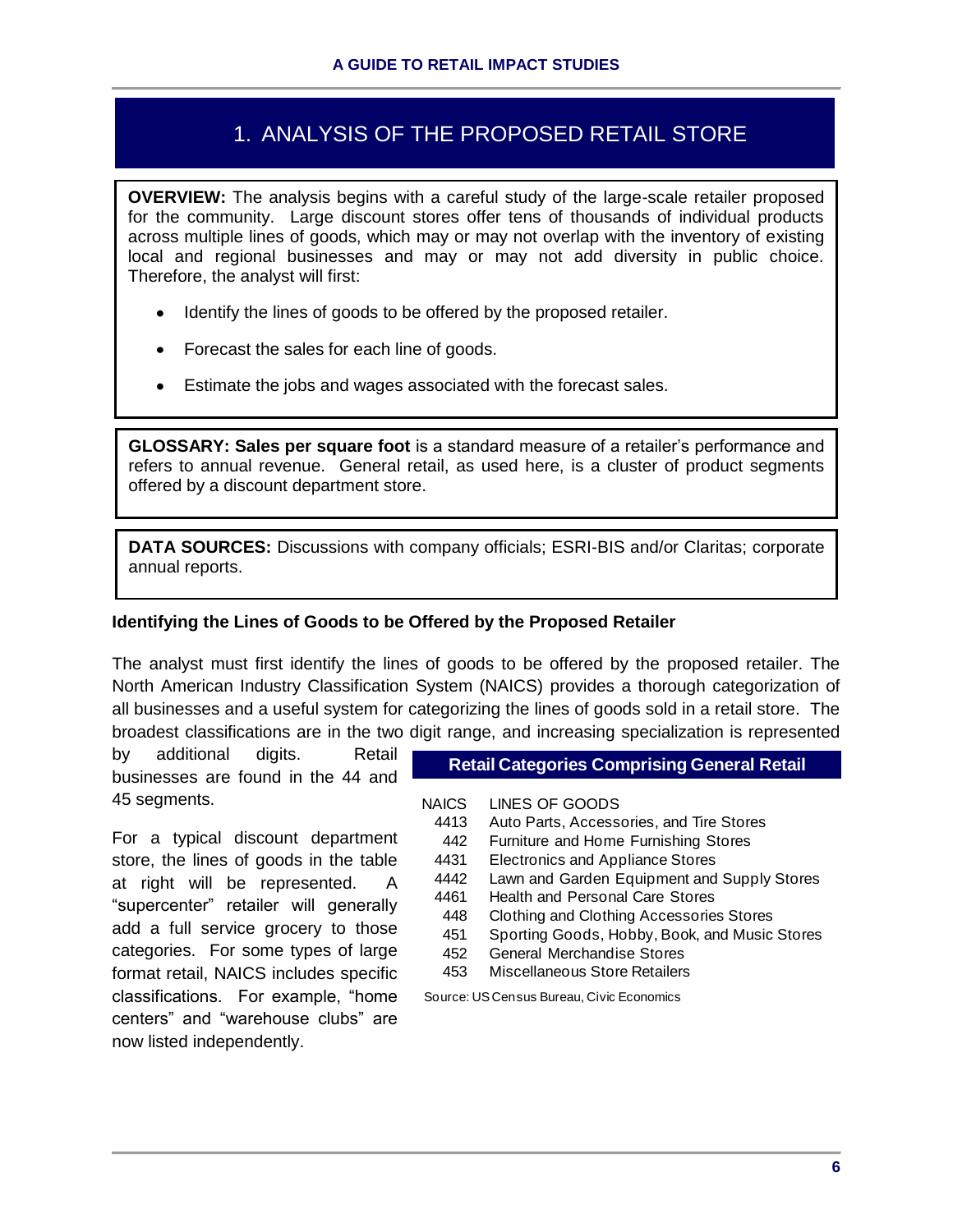#### **Forecasting Sales by Line of Goods in the Proposed Store**

Once the composition of the store is identified, the analyst should then proceed to estimate the sales of each line of goods to be offered by the proposed retailer. Methodologies here may vary. The process often involves determining how much space the store will devote to each line of goods and what the sales per square foot will be in those categories. The primary source of information is the corporation's Annual Report and the filings required by the Securities Exchange Commission (SEC). In these documents, firms provide an extraordinary range of information about business practices. In addition, investment analysts routinely review the business practices of major retailers. It is from such information that consultants specializing in retail impact analysis develop space allocation and average sales per square foot for particular retailers.

The emergence of supercenter retailing has added to the complexity of this task. Until recently, the bulk of grocery sales in a given jurisdiction were easily quantified. However, an increasing share of grocery purchases take place in stores that are reported under other NAICS categories. Corporate average sales per square foot in groceries provide only rough guidance because actual values vary widely by locale depending on local market conditions. This variance plays a significant role in the ongoing reshuffling of markets among the major national and regional grocery chains and is, in turn, affected by that reshuffling. One approach some economic analysts use is to forecast grocery sales in proposed supercenter retailers by applying current sales per square foot in grocery stores for the region to the space to be allocated in the supercenter.

In any case, the goal is to forecast sales in the proposed retail store by line of goods. There is no single methodology or data source for such an analysis. Indeed, such forecasts reflect hardearned, in-house knowledge rather than any formulaic approach to the issue. The analyst must be willing and able to visit examples of the proposed retailer, to procure and review investment analyst reports, and to maintain an ongoing knowledge base about the ever-evolving practices of large-scale retailers.

The illustration below represents the proposed space allocation of a hypothetical 66,000 square foot retailer. As you can see, not all 66,000 square feet will be allocated to grocery items as 13,000 square feet is being dedicated to general merchandise and 9,000 square feet to various sales, service, and administrative needs. These square footages are important to note as they will affect the analysis in later stages.

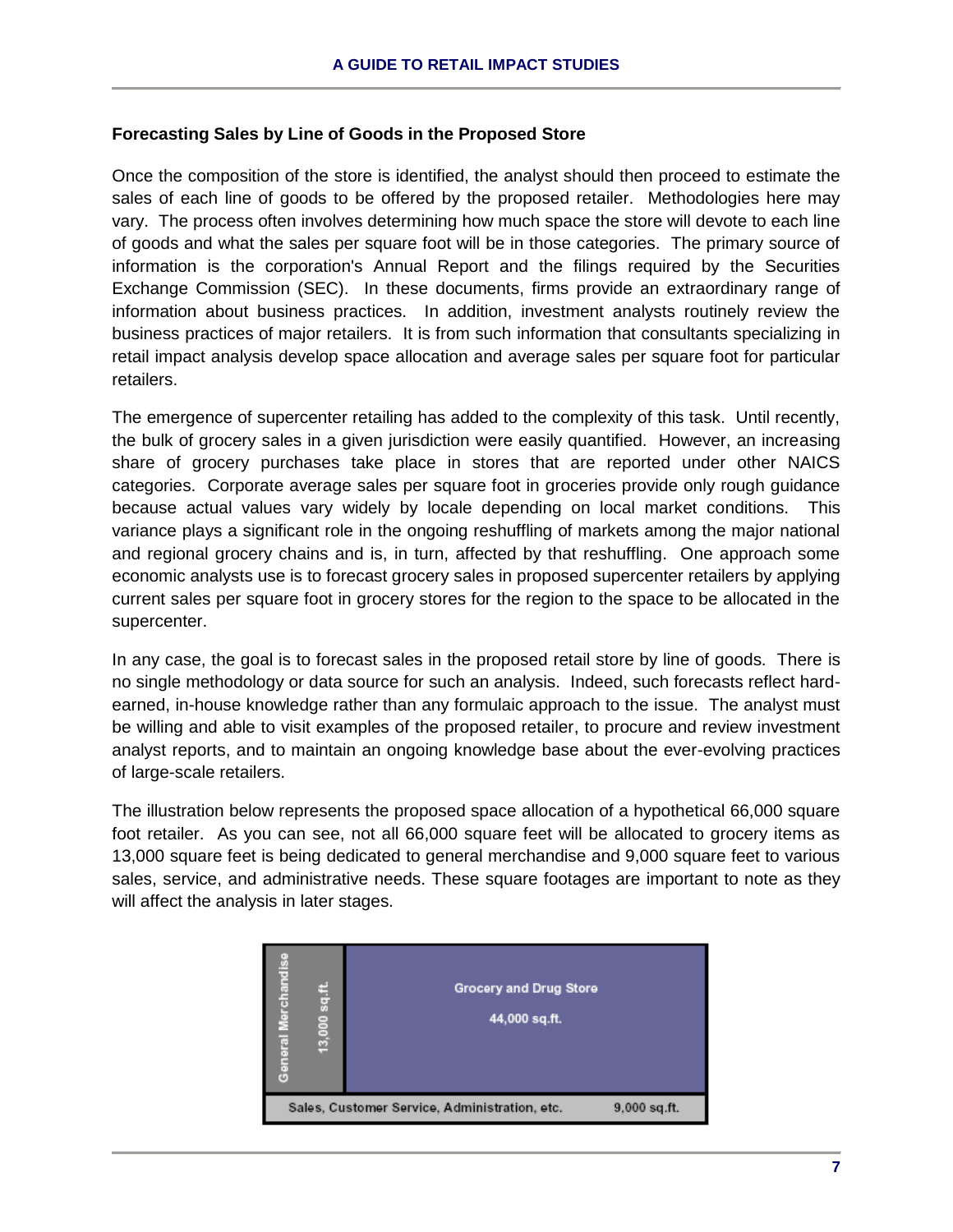This table, showing space allocation and sales by line of goods, is from a 1993 impact analysis prepared on behalf of the state of Vermont for a proposed retail development in St. Albans.

| Category          | Space $(\%)$ | Sales (000s) |
|-------------------|--------------|--------------|
| Apparel           | 33.00%       | \$9,990      |
| Furn., home furn. | 17.00%       | \$5,146      |
| Misc DSTM         | 18.00%       | \$5,449      |
| Hardware          | 10.00%       | \$3,027      |
| Drug Store        | 10.00%       | \$3,027      |
| Food              | 4.00%        | \$1.211      |
| <b>Auto Parts</b> | 3.00%        | \$908        |
| Other Non DSTM    | 2.00%        | \$605        |
| subtotal          | 97.00%       | \$29,365     |
| Other             | 3.00%        | \$908        |
| <b>TOTAL</b>      | 100.00%      | \$30,273     |

Table 13 ALLOCATION OF 1995 WAL-MART SALES BY CATEGORY OF GOODS

#### **Estimating Jobs and Wages at the Proposed Store**

The analysis of business practices will provide enough data to estimate jobs, wages, and benefits for local workers. These estimates may vary substantially from those presented by project proponents. The goal here is primarily to determine the share of store revenue that will be paid to local workers in the form of wages and benefits.

The typical retail Annual Report provides a single, broad line item for "General & Administrative" (G&A), which contains all labor costs and a number of other items, typically enumerated in a footnote. The task of the analyst is to extrapolate from that gross figure the future spending on wages and benefits in the proposed new store. Filings and investment reports and the specific expertise of the consultant will often provide additional detail for that task. However, under all but the most unusual circumstances, the analyst should err on the side of allocating spending to labor at the retail level, in individual stores. If portions of the G&A line item cannot be reasonably isolated, that should be assumed to occur in the individual markets where the company operates stores.

The estimate of local labor costs will be expressed as a share of total revenue. In order to lay the groundwork for forecasting employment change, these values should also be expressed as total jobs (both full-time and part-time) per unit of revenue. If credible data sources make it possible, wage and employment may be further broken down to reflect hourly work and the range of job types to be provided.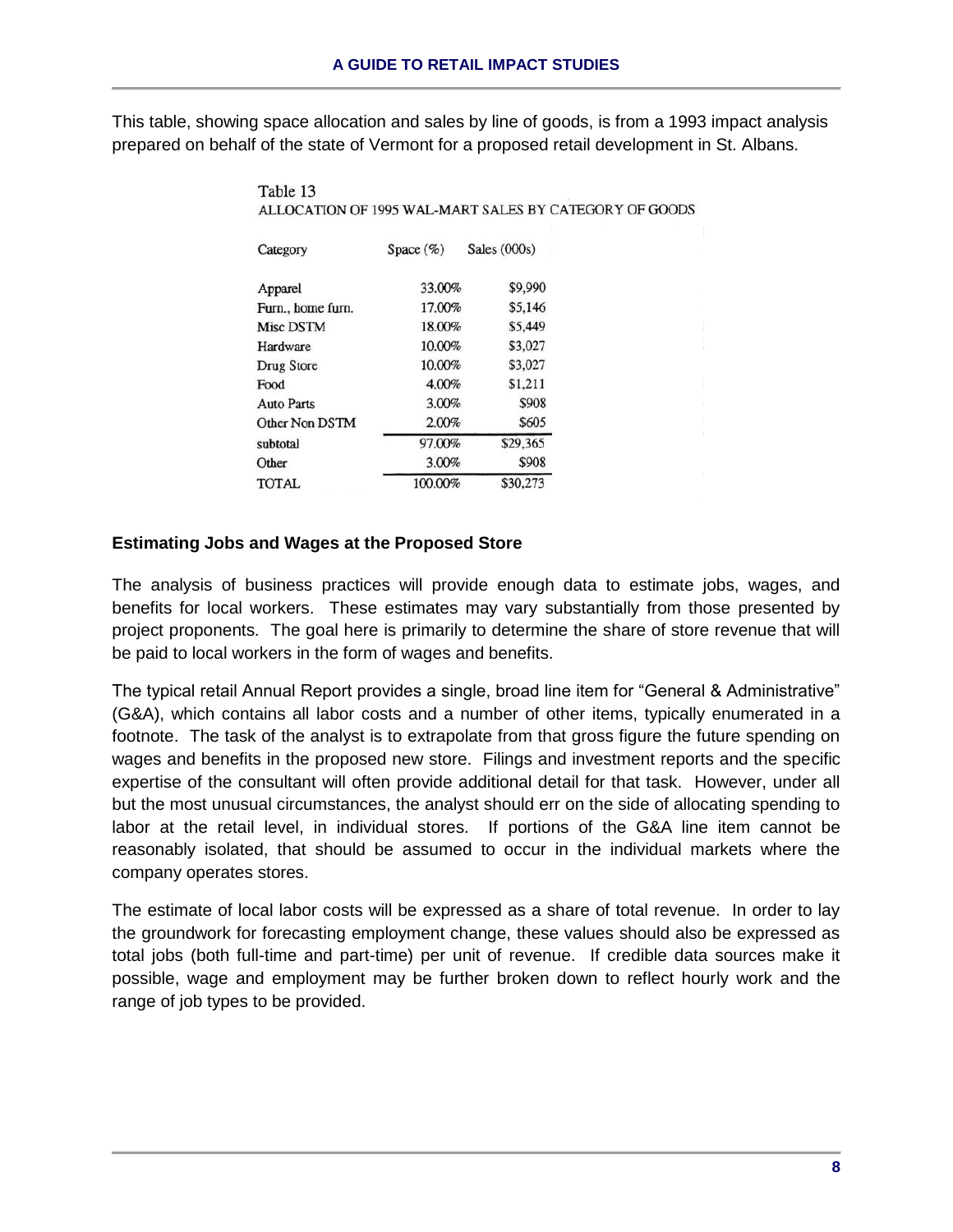# 2. ANALYSIS OF EXISTING RETAIL ACTIVITY IN THE REGION

**OVERVIEW:** In the second phase of the study, the analyst develops a thorough understanding of the existing retail activity and conditions within the region. The analyst will:

- Determine the market area (the geographic area to be studied).
- Quantify both the demand for and actual retail sales in the market area by line of goods.
- Quantify retail employment and wages in the region.
- Develop a more detailed understanding of the region's retail activity through site visits and/or surveys.

**GLOSSARY:** Some of these terms may have a different meaning in common usage. Supply refers to actual retail sales. **Demand** refers to expected retail sales based on average per capita spending patterns. **Surplus** is said to exist where supply exceeds demand or where total sales are greater than can be accounted for by residents. **Deficit** is said to exist where demand exceeds supply. A deficit indicates **leakage**, or residents making purchases elsewhere.

**DATA SOURCES:** ESRI-BIS and/or Claritas; US Census Bureau's Economic Census.

# **Determining the Market Area**

To understand the local retail economy, one must first determine the general boundaries of the retail markets served by the community.

Market area patterns of various communities tend to follow consistent rules. The most fundamental is that larger communities have a stronger retail draw than smaller communities. In Maine, for example, Greater Portland and Bangor routinely draw shoppers from a wide geographic area, whereas small towns and villages typically attract only those living in the immediate vicinity. To gain an initial understanding of the boundaries of the market area to be studied, the analyst maps the interconnections between the host community and surrounding communities and applies a formula to each relationship that factors in both distance and size. The result is a reasonable approximation of the market area (also known as the "trade area").

The analyst then makes adjustments to this based on several factors. One has to do with the lines of goods to be offered by the proposed large retailer. Market areas for everyday needs, such as bread or gasoline, tend to be quite small, as even the smallest communities can provide such goods. For less frequent and more expensive purchases, market areas begin to expand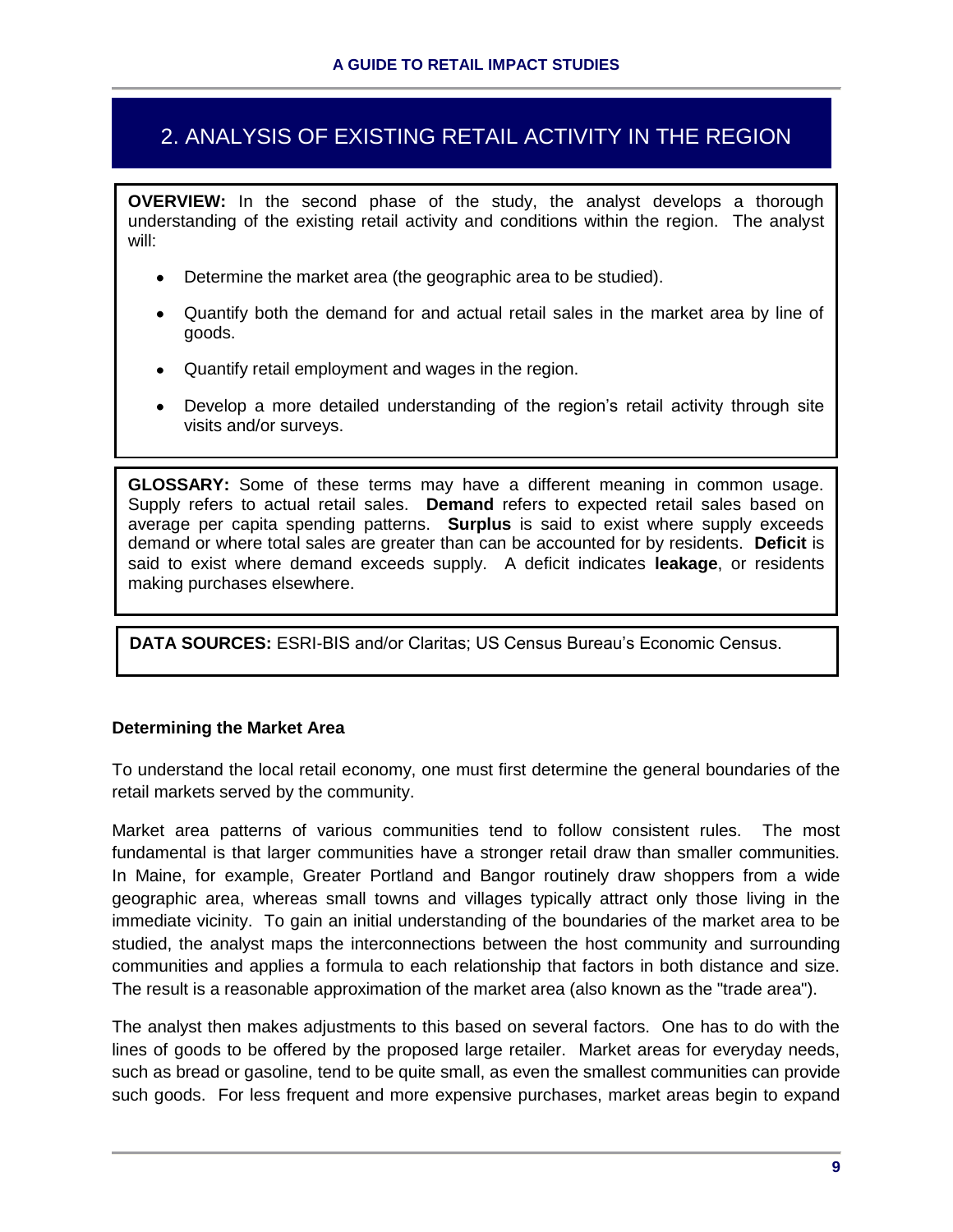greatly. A rural resident may drive further for a good deal on a television than for bread, and further still for a dishwasher or a vehicle.

Geographical features, such as mountains or bodies of water, may further alter market areas. In a Colorado analysis, for example, the strong boundary created by the winding passes across the Continental Divide and various roadless areas altered the market area of a mountain city a great deal. In Alaska, ferry routes brought some very distant communities into the orbit of a study community, while nearer communities on paved roads felt little draw. These boundaries are best understood by discussions with local residents and business owners and a review of transportation infrastructure in the region.

Finally, market areas in many regions are impacted by other factors, such as the presence of tourists, niche specialization in particular communities, or the location of "destination retail" outlets. Upon taking all these considerations into account, the analyst can identify a consensus market area for the lines of goods at issue in the analysis.

Analysts can employ consumer surveying to help determine the extent of market areas, but this may be prohibitively expensive in many cases.



Below are two sample market area maps.

Note that market areas for the study communities are strongly affected by both transportation infrastructure and geographic features. In Gunnison on the left, the market is defined by the broad arc of the continental divide to the east and the Black Canyon to the west. In such a setting, there is little the community might offer to entice residents from adjacent market areas. In Homer on the right, note in particular the inclusion of roadless areas to the south. In those communities, would-be shoppers must travel on a ferry that delivers them to Homer.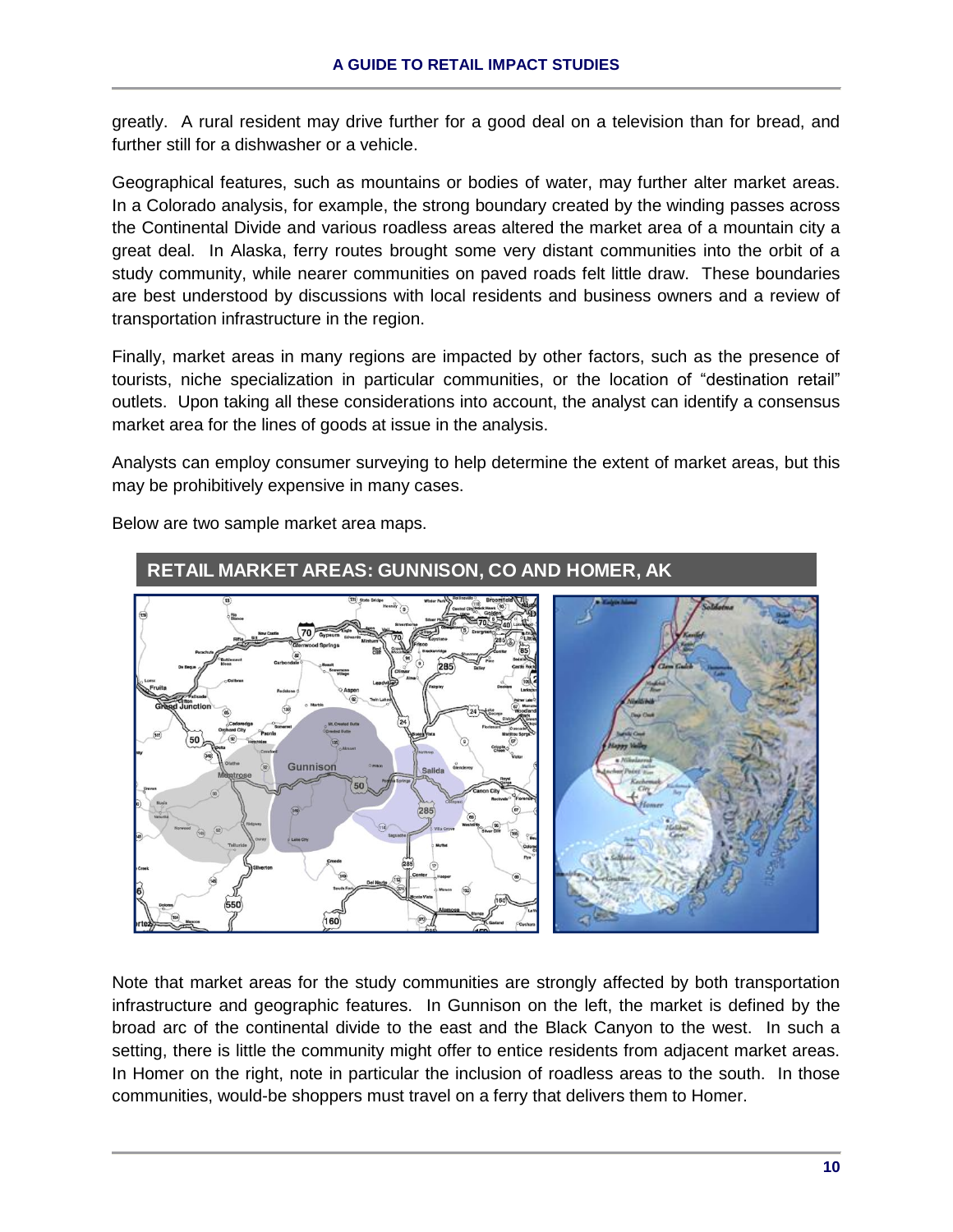In some cases, the area to be considered in the impact analysis is already specified by the permitting regulations. For example, Maine's Informed Growth Act specifies that the "comprehensive economic impact area" to be considered "includes the municipality [where the store would be located] and its abutting municipalities." The statutorily defined "impact area" and the "market area" will overlap, but may or may not be identical.

In cases where the area to be analyzed is defined by statute, that impact area should be used for the analysis instead of the market area. Please note, however, that under the Maine statute, the impact area "includes" the municipality and abutting municipalities, but does not prohibit the addition of other areas so as to evaluate the entire market area. The terms "market area" and "impact area" are used interchangeably below.

# **Comparing Demand with Actual Retail Sales in the Market Area by Line of Goods**

Having determined the lines of goods to be sold by the proposed large format retailer and the geographic extent of the impact area or market area, the analyst then quantifies the volume of retail sales in the impact area (referred to as the "supply") and compares those figures with the amount of retail activity expected based on local population and demographic characteristics. This analysis is often referred to as a "retail gap" or "leakage" study. It is a well-established tool of economic analysis and is widely and frequently prepared for communities of all sizes. The purpose of this analysis in this context is to gain an understanding of where new retailers will likely reduce leakage and where they will likely redirect retail sales from existing stores in the impact area.

Actual or estimated local sales figures should be established for each line of goods to be studied. Proprietary datasets of sales are available for purchase from various data providers. In large communities, these datasets are generally reliable because public data for larger markets is less often subject to suppression. Suppression is the withholding of public data in order to protect the privacy of businesses or individuals included in the dataset. The smaller the community, the more likely one is to encounter widespread suppression. For example, if a community has only one car dealership, public data will generally not reveal car sales in that jurisdiction. Private sector data providers correct for suppression by applying various methodologies to fill in gaps in the data. In our experience, these datasets are quite accurate, though sales for specific lines of goods in smaller markets may be easily adjusted by the analyst based on real world observations.

Actual sales in the impact area are then compared to expected sales in the area. Expected sales, or "demand," is based on population and demographic characteristics in the region. Most analysts do not calculate demand in-house, relying instead on proprietary data providers. These data providers, moreover, allow potential demand to be estimated within highly customized geographic boundaries. Although these statistical packages, offered by firms such as Claritas, have a cost associated with them, the fees are generally small and will not affect the cost of such studies in any meaningful way.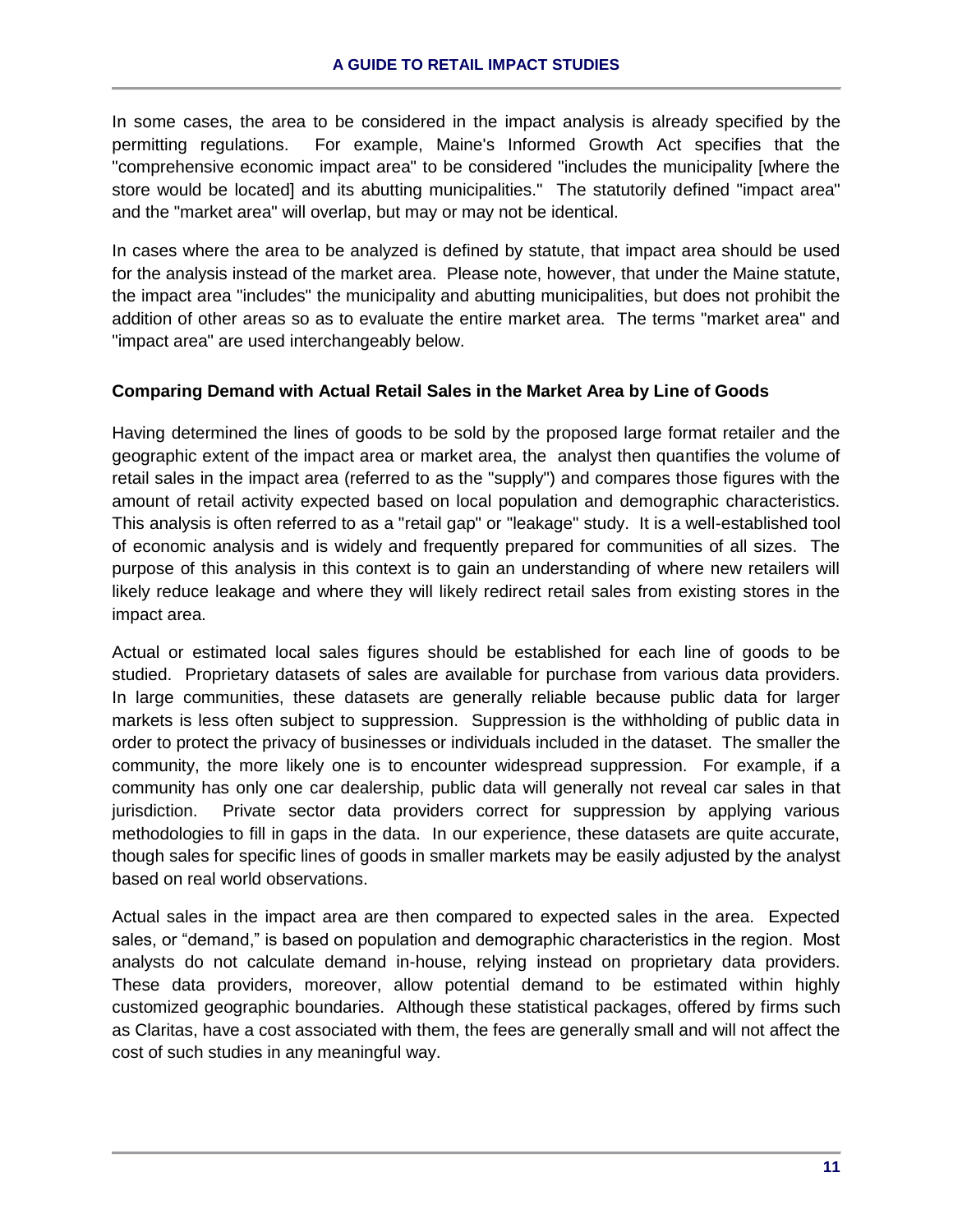The next step is to compare supply with demand: for each line of goods, how much do actual retail sales exceed or fall short of expected sales? This analysis involves a rather simple process of subtraction. Actual sales for a given line of goods are compared with potential demand in the market area and the difference is expressed as either a surplus (indicating strong local sales and attraction of shoppers from outside the area) or a deficit (indicating weak local sales and leakage to other jurisdictions).

Although e-commerce sales can affect retail activity for certain lines of goods, there is no reliable data on internet sales by location. In situations where the presence of internet sales is skewing the results in a meaningful way, the analyst may estimate these sales to correct the problem or provide some discussion of the issue in the analysis.

Similar retail surplus/deficit analyses may also be prepared for nearby communities with retail market areas. These analyses will provide very clear indications of where residents in the impact area are making various purchases and, conversely, how successful the impact area is in attracting nonresident spending.

The following is an example of a retail surplus/deficit analysis, adapted from an actual rural community:

| <b>Retail Supply and Demand Analysis</b> |                                                 |              |               |                |  |  |  |
|------------------------------------------|-------------------------------------------------|--------------|---------------|----------------|--|--|--|
|                                          |                                                 | <b>CITY</b>  | TRADE AREA    | SURPLUS/       |  |  |  |
| <b>NAICS</b>                             | LINES OF GOODS                                  | <b>SALES</b> | <b>DEMAND</b> | <b>DEFICIT</b> |  |  |  |
| 4431                                     | Electronics and Appliance Stores                | \$70.094     | \$2,784,584   | \$2,714,490    |  |  |  |
| 448                                      | Clothing and Clothing Accessories Stores        | \$3.711.557  | \$7.239.125   | \$3.527.568    |  |  |  |
| 451                                      | Sporting Goods, Hobby, Book, and Music Stores   | \$3,960,259  | \$4.333.791   | \$373.532      |  |  |  |
| 452                                      | General Merchandise Stores                      | \$2,700,058  | \$5,238,087   | \$2,538,029    |  |  |  |
|                                          | Available Deficit in the Market: General Merch. |              |               | \$9,153,619    |  |  |  |
| 445                                      | Food and Beverage Stores                        | \$29,566,236 | \$26,858,876  | \$2,707,360    |  |  |  |
| 4461                                     | Health and Personal Care Stores                 | \$344.065    | \$3,073,249   | \$2,729,184    |  |  |  |
|                                          | Available Deficit in the Market: Grocery/Drug   |              |               | \$21.824       |  |  |  |

Source: ESRI-BIS, Civic Economics

This is a another example of a retail surplus/deficit analysis, from a 1993 study prepared on behalf of the state of Vermont for a proposed retail development in St. Albans.

|                   | Actual              | Actual      | Expected <sup>2</sup> | Difference |
|-------------------|---------------------|-------------|-----------------------|------------|
|                   | <b>Franklin Ctv</b> | State of VT | Franklin Cty          | Act.-Exp.  |
| Lumber $&$        |                     |             |                       |            |
| <b>Bldg Maint</b> | \$324               | \$249       | \$215                 | \$109      |
| Hardware          | 174                 | 163         | 140                   | 34         |
| Gen Merch         | 472                 | 545         | 471                   |            |
| Food              | 389                 | 371         | 321                   | 68         |
| Auto              | 221                 | 235         | 203                   | 18         |
| Apparel           | 105                 | 321         | 277                   | $-172$     |
| Home Furn         | 156                 | 219         | 187                   | $-31$      |
| Other Misc        | 499                 | 720         | 622                   | $-123$     |

It should be noted here that, for the typical rural community, deficits or leakage will be the rule rather than the exception and leakage, in an of itself, is no cause for alarm. Even urban areas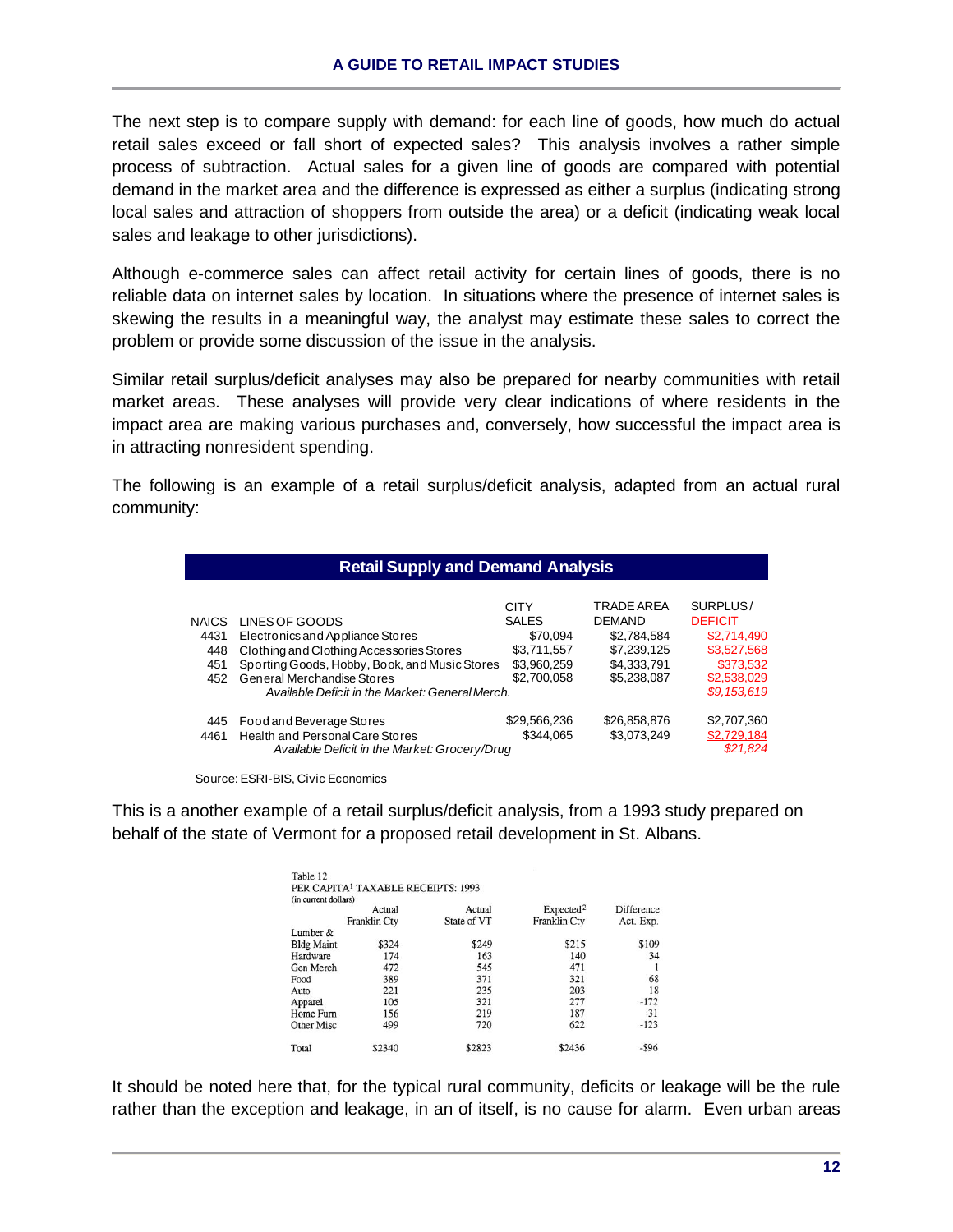present measurable leakage to other communities. Communities with strong tourism sectors or particularly appealing retail offerings or districts will demonstrate surplus sales in selected categories and deficits in others. The addition of a strong and appealing large format retailer will not reverse all leakage, as the lure of the big city or the novel retailer will always remain. For most communities, strategies to reduce leakage must be balanced with a concern for maintaining the strength of those retail segments generating a surplus.

# **A Note on Data Sources**

Retail sales data can be procured from three general sources, presented in ascending order of preference:

Public records may be reviewed for a broad snapshot of retail activity in a given municipality. Federal and state data sources tend to be reliable in large jurisdictions where suppression is unnecessary. However, these datasets are typically updated infrequently and are subject to suppression often enough to yield only the broadest analyses. They should not be utilized for anything more substantial than preliminary reviews for discussion.

Local government officials may be willing to provide actual sales records for a given municipality. In a small market, the analyst can then conduct a survey of goods offered at existing retailers and allocate sales to specific lines of goods. While this is clearly the most accurate method for identifying current retail sales, it presents challenges. First, in all but the smallest communities, it may be prohibitively time-consuming to visit every retailer and identify the range of goods offered. Second, confidentiality requirements may make reporting quite difficult because the analysts themselves will be required to suppress any detailed data that might reveal sales of a particular business.

Private, proprietary data providers are the more common source of retail sales numbers for any jurisdiction. In many ways, these datasets are preferred because they provide the analyst with the most detailed and current information available. Using proprietary algorithms and/or rolling surveys, these frequently updated datasets fill in the gaps created by data suppression. Moreover, relying on a private data provider frees the analyst from the confidentiality constraints associated with the use of actual sales tax records. The amount of detail reported will be limited by professional courtesy and client sensitivities rather than strict and legally binding agreements. Moreover, the software associated with these data providers allows a highly customized analysis according to a wide variety of geographic or economic parameters. Claritas and ESRI are two of the leading providers, and both are widely accepted sources among retailers, market analysts, and economic development practitioners.

# **Quantifying Retail Employment and Wages in the Region**

The analyst then needs to quantify retail employment and wages in the market area. One source for this data is the U.S. Census Bureau's Economic Census. This census is conducted every five years and typically there is further delay before publication. This results in outdated datasets for most analyses. However, adjusting these values for inflation in the time since the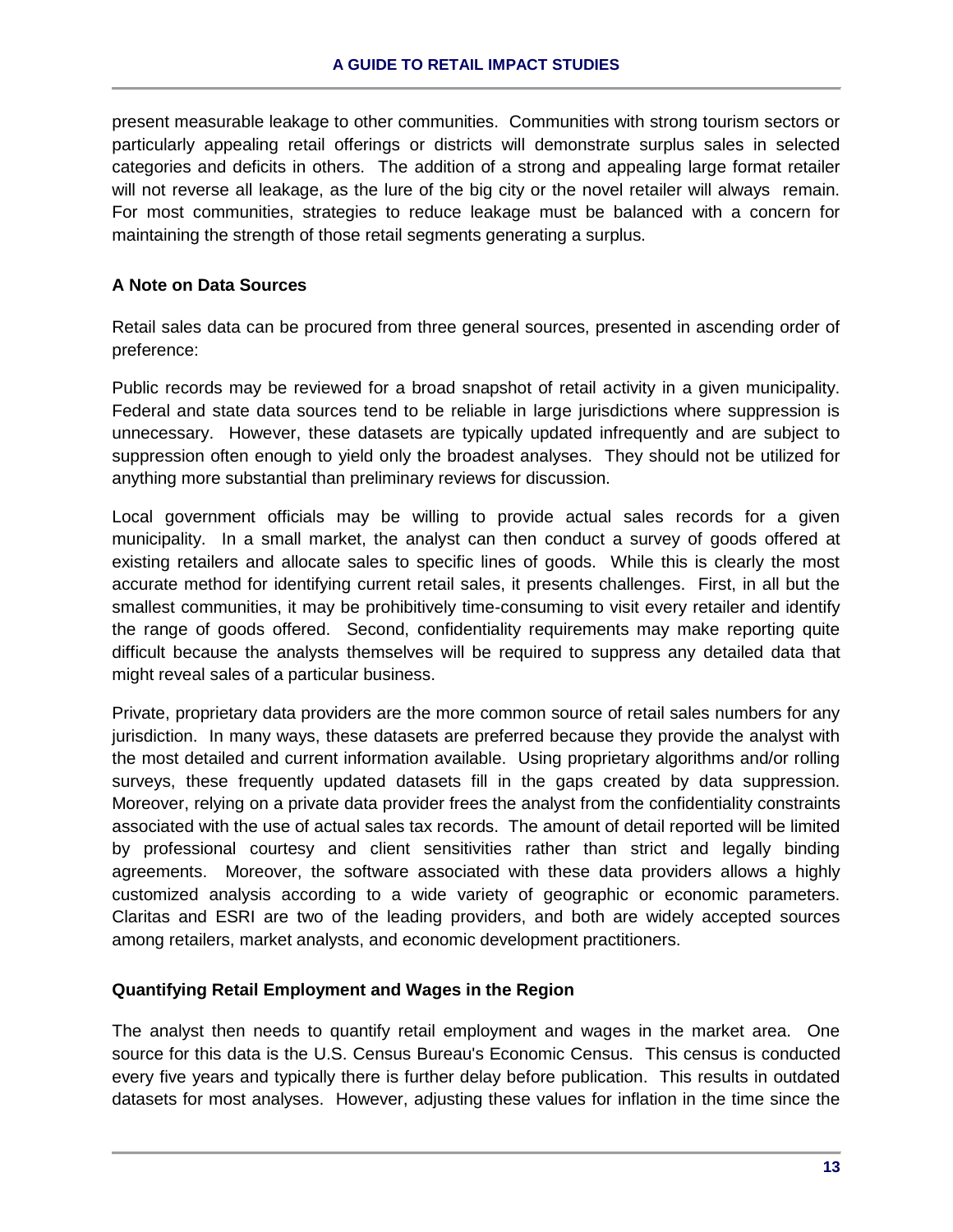survey provides a credible estimate of local employment and wages in any given sector. If the community has experienced significant changes in the composition of the retail sector through the opening or closing of stores, the analyst should endeavor to adjust employment and wage data to reflect these changes.

Other datasets, including publicly available data from states or cities, can be used if they are readily available and suited to the task. However, these datasets may not have retail sales broken out by line of goods or correspond to the geographic area needed for this analysis. The analyst must weigh the trade-offs and select the data source most appropriate for the situation.

# **Developing a More Detailed Understanding of the Region's Retail Activity**

The analyst should then endeavor to gain a more specific understanding of local retail dynamics. This can only be done through meaningful "time on the ground," touring the community and visiting as many retail stores as possible. Such visits will allow the analyst to understand local shopping habits, note the availability and cost of a range of goods and services, and speak to shopkeepers and local officials about the customer base and community.

Particular attention should be paid to reviewing the retail economy in the impact area and identifying existing merchants facing new competition from the proposed large format retailer. If the proposed development includes grocery inventory, existing grocery stores should be included in the evaluation.

This can be supplemented or replaced with a retailer survey, which may be less expensive and is likely to provide better statistical information.

The analyst may also find it useful to conduct a *market basket study*, comparing the availability and cost of goods in the impact area and nearby communities. Such a price comparison may shed light on regional spending patterns. In addition, the findings are often surprising to residents of the study community, highlighting price competitiveness that local lore assumed was lacking.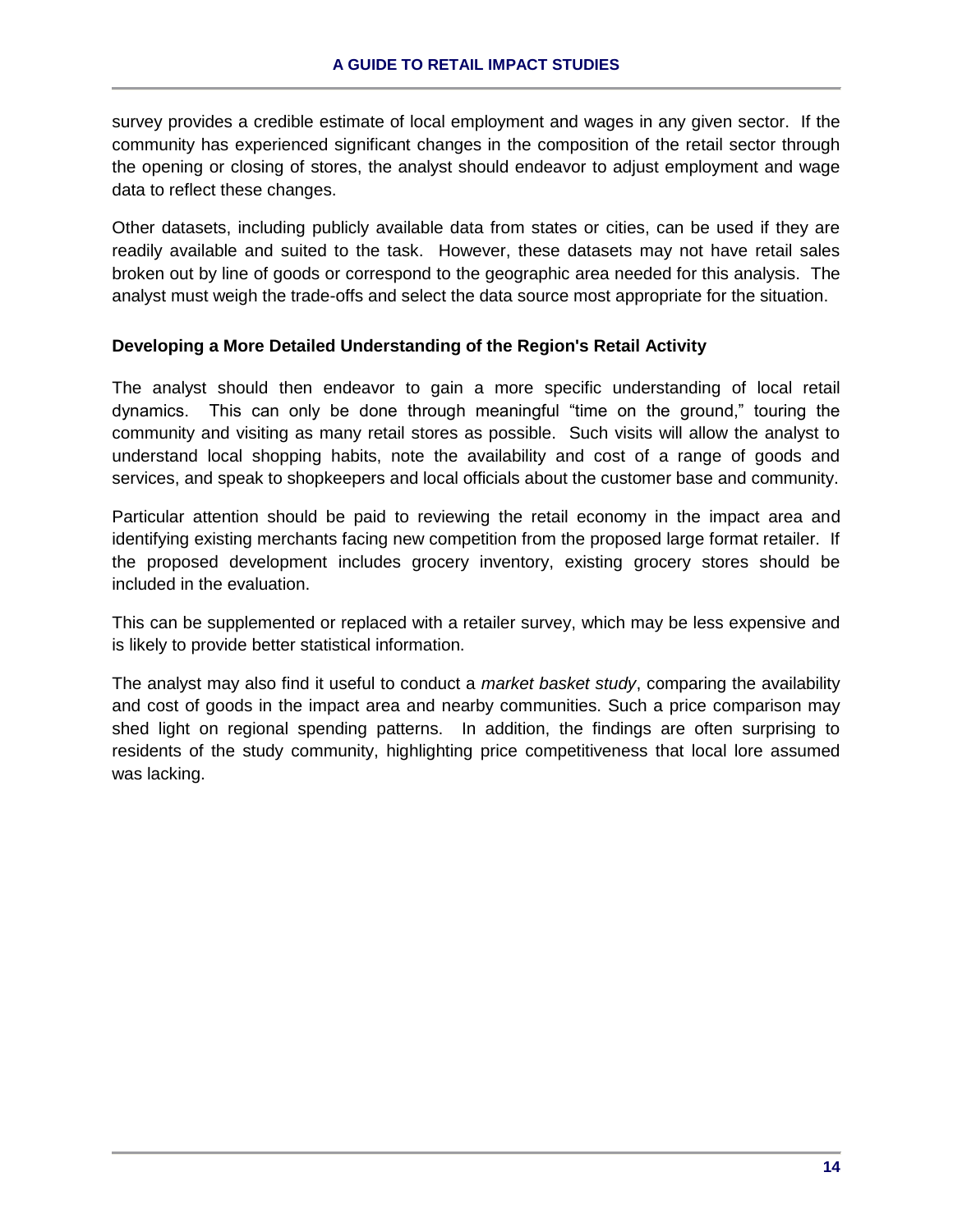# 3. FORECAST OF MARKET CHANGES

**OVERVIEW:** In the third phase of the study, the analyst examines how the existing retail economy will likely respond to the proposed development. The analyst will:

- Forecast how much of the proposed retailer's projected sales will be new to the  $\bullet$ market area, derived from either import substitution (reduced leakage) or nonresident spending, and how much will be drawn from existing merchants.
- Present this forecast in probable ranges, reflecting the medium, or most probable, scenario, as well as the high and low end of the forecast.

**GLOSSARY: Import substitution** occurs when residents begin making purchases locally that they previously made in other communities. **Nonresident spending** refers to retail purchases made by people living outside the market area.

**DATA SOURCES:** ESRI-BIS and/or Claritas; corporate annual reports.

#### **Forecasting Changes in Retail Sales in the Market Area**

Any new retail option in a community presents an opportunity to increase total retail activity through two outcomes.

The first is *import substitution*, in which local residents begin making purchases locally that they previously made in other communities. No community, large or small, is entirely self-sufficient in retail activities. Residents of a town routinely make purchases across jurisdictional boundaries for a wide range of reasons, from convenience to preference to cost sensitivity. In rural Maine, for example, it is likely that many consumers incorporate shopping time into trips to Portland, Bangor, or Augusta. A new retailer in one's hometown, with new offerings and merchandising strategies, might well induce residents to forego some of the shopping they do elsewhere.

The second is *nonresident spending*, in which residents of other communities begin making purchases in the host community that they previously made elsewhere. The underlying effect is to strengthen or even expand the local retail market area, attracting residents of other communities due to the availability of new, more appealing, or cheaper goods. True "destination retailers" or vibrant and appealing downtown areas may, in fact, radically alter the ability of a given community to draw nonresidents.

Nonresident spending may also grow through increases in tourist spending. It should be noted that spending by tourists presents analytical challenges. The values compiled for market area demand are based on residents and their anticipated spending habits. Areas with strong tourist activity, however, regularly show substantial surplus retail spending in lines of goods that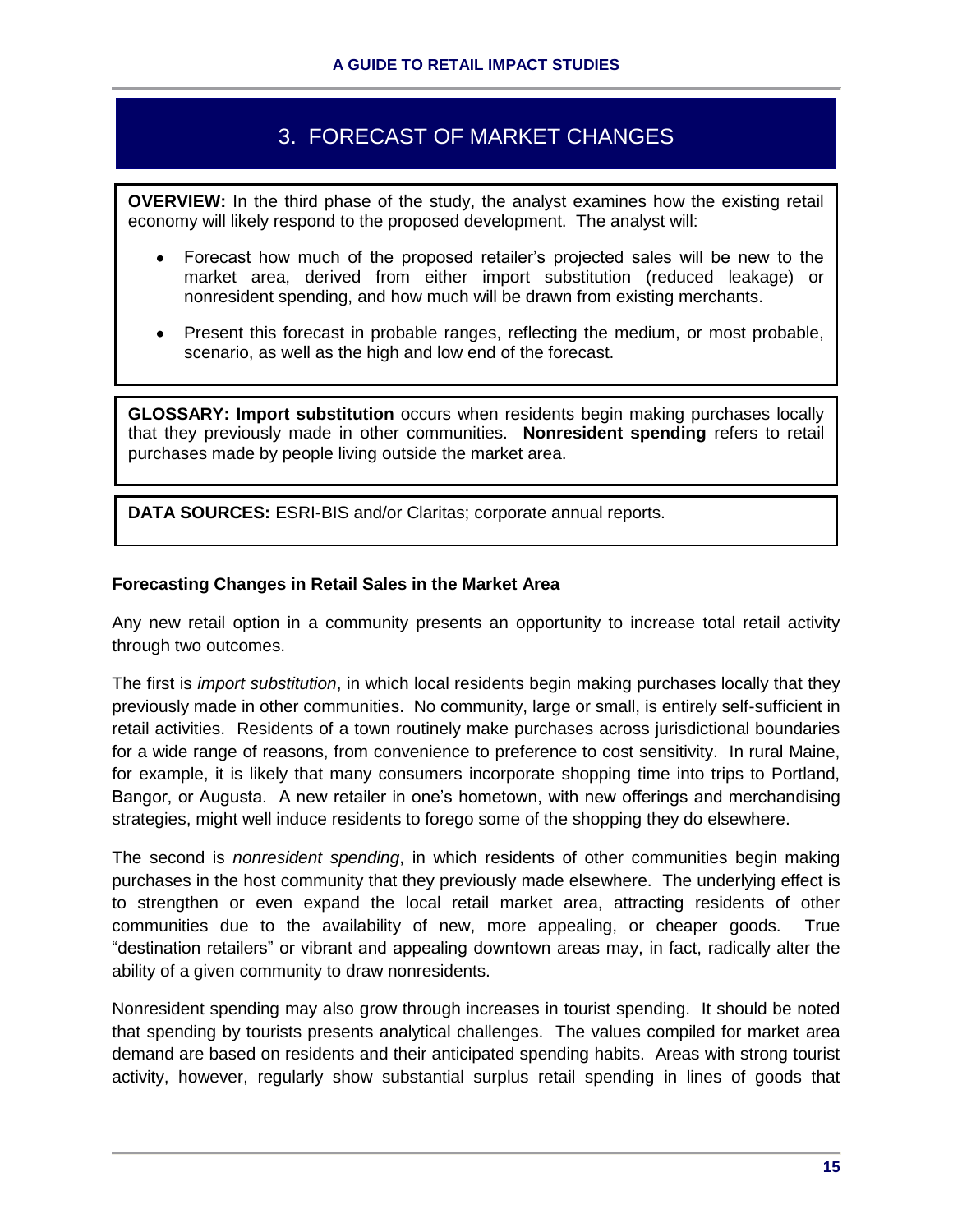tourists purchase while visiting. The ability of a new retailer to attract additional tourist spending is, therefore, more difficult to estimate.

Moreover, in some cases, the presence or design of a large format retailer may ultimately reduce tourist spending and even nonresident spending by damaging the appeal of the downtown or other establish shopping areas.

A small and short-lived increase in local retail sales may also occur due to *induced spending*, in which consumers make purchases that they previously would not have made. Only the most novel and attractive retailers, though, can induce completely new retail spending. Moreover, the relatively inflexible nature of the typical household budget suggests that such spending will be a brief indulgence or will be offset by reduced spending on other items.

# **Presenting the Forecast in Probable Ranges**

Humans are a fickle species, never more so than when we act as consumers. Our tastes change with the seasons, fads and trends come and go, and retailers are perpetually reacting to those changes. Indeed, many retailers seek to drive those changes, creating demand where there was none.

As a result, forecasting the impact any proposed retailer may have in a given retail market is not an exact science. However, careful and data-driven analysis can provide public officials with a reasonable guide for what they may anticipate. Often, presenting forecasts within a range from a low impact scenario to a high impact scenario can provide decision makers with enough information to make their votes from an educated stance.

It should be noted that, barring truly extraordinary circumstances, a new large-scale retailer will

# **FORECAST RANGE**

LOW: The new retailer generates minimal new sales with more of its revenue diverted from existing merchants.

MEDIUM: Most likely mix of new and diverted sales.

HIGH: The new retailer generates maximum new sales with less of its revenue diverted from existing merchants.

 $\overline{a}$ 

not, by its very presence and in the near term, reduce total retail sales in the area. $1$  The basic question for the analyst, then, is by what amount the proposed store would increase sales.

New retailers with the least positive impact are those that offer goods already widely available and price competitive in the impact and market areas. Those with the most positive impact tend to introduce new, more attractive, or cheaper goods to the market or to merchandise those goods in compelling ways. These impacts will also vary among different lines of goods. A new supercenter, for example, may dramatically broaden local offerings in electronics or sporting goods,

<sup>1</sup> Research by economist Kenneth Stone suggests that, over the long-term, towns that gain large-format stores may experience declines in overall retail sales if the surrounding region becomes saturated by similar outlets. See, for example, "The Impact of 'Big-Box' Building Materials Stores on Host Towns and Surrounding Counties in a Midwestern State," by Kenneth Stone and Georgeanne M. Artz, Iowa State University, 2001.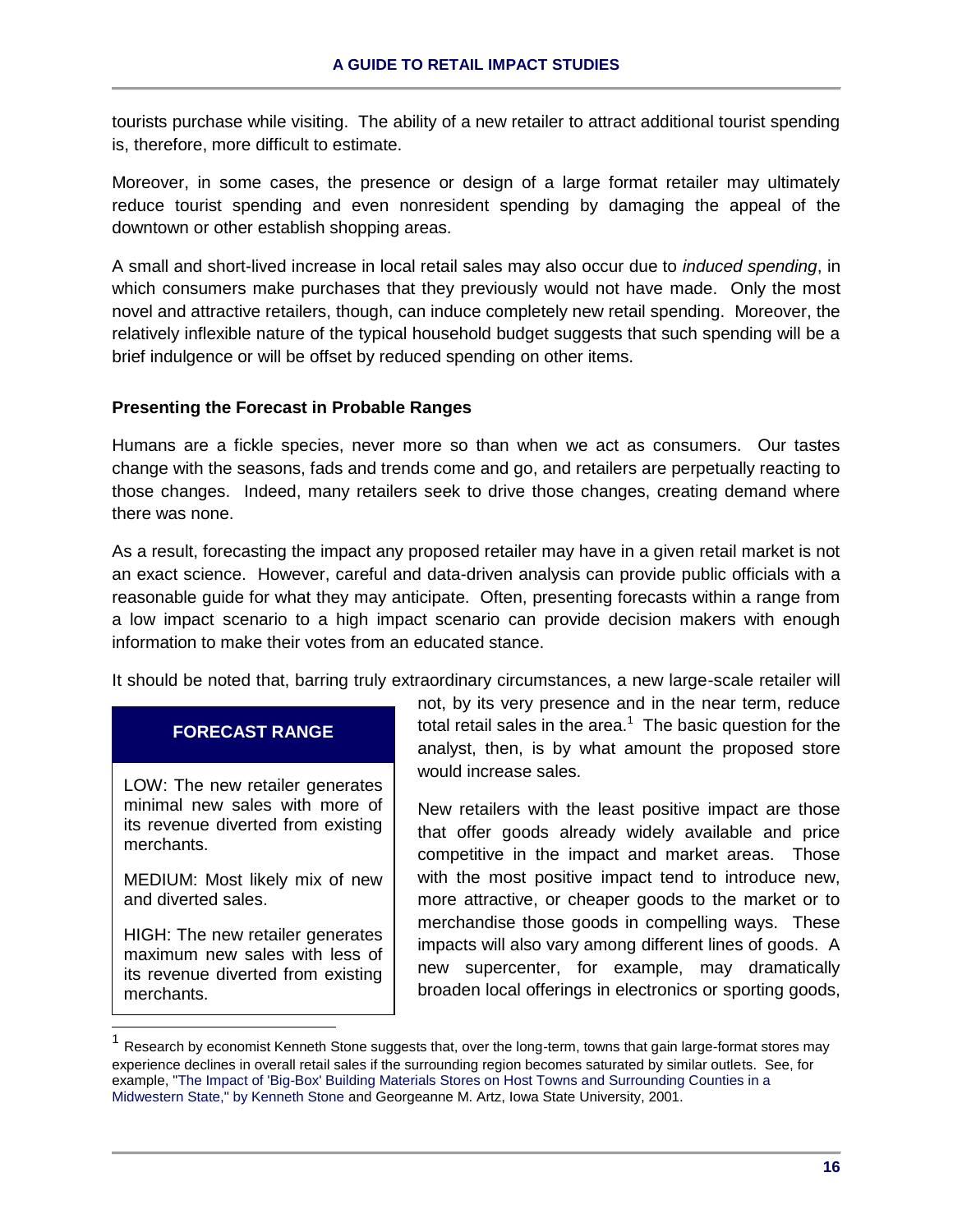while adding grocery store space quite comparable to existing merchants.

An economic forecast should begin by creating a "*medium* scenario," reflecting the analysts' most confident forecast of the ability of the new merchant to reduce leakage through import substitution and nonresident spending for each broad line of goods. In the case of the supercenter described above, for example, the increase in electronics offerings may be expected to lead to a real increase in local spending on electronics, while new grocery space may be expected to primarily divert spending from existing stores. Although derived from solid data and careful analysis, these are forecasts and are best expressed within ranges.

The base year for the analysis is the most recent 12 months for which credible retail sales data is available. This approach provides a demonstrated and conservative foundation for forecasting "Year 1" impacts. If the analysis is to be projected into future years, area forecasts of population, demographics, and economics should be drawn from government sources such as state data centers and regional planning bodies. If the community is experiencing or expected to experience growth or decline in population and income, associated increases or decreases in retail sales should be incorporated into the impact forecast for future years.

The example below is drawn from an actual study, in which the proposed retailer was forecast to increase total retail sales by adding retail offerings that were previously absent in the impact area.

|                            | <b>GROCERY</b>                           | Year 1 |        | Year 5 |        |               | Year 10 |         |        |      |
|----------------------------|------------------------------------------|--------|--------|--------|--------|---------------|---------|---------|--------|------|
|                            |                                          | Low    | Medium | High   | Low    | <b>Medium</b> | High    | Low     | Medium | High |
| Variable                   | Sales Diverted from Other Merchants      | 3%     | 5%     | 7%     | 3%     | 5%            | 7%      | 3%      | 5%     | 7%   |
| <b>Sales</b>               | Sales WITHOUT New Retailer (\$ Millions) | 22.9   | 22.9   | 22.9   | 23.1   | 23.1          | 23.1    | 23.2    | 23.2   | 23.2 |
|                            | Sales WITH New Retailer (\$ Millions)    | 24.3   | 25.2   | 26.2   | 24.4   | 25.4          | 26.3    | 24.1    | 25.5   | 26.4 |
|                            |                                          |        |        |        |        |               |         |         |        |      |
| <b>GENERAL MERCHANDISE</b> |                                          | Year 1 |        |        | Year 5 |               |         | Year 10 |        |      |
|                            |                                          | Low    | Medium | High   | Low    | Medium        | High    | Low     | Medium | High |
| Variable                   | Sales Diverted from Other Merchants      | 25%    | 15%    | 5%     | 25%    | 15%           | 5%      | 25%     | 15%    | 5%   |
| <b>Sales</b>               | Sales WITHOUT New Retailer (\$ Millions) | 10.4   | 10.4   | 10.4   | 10.5   | 10.5          | 10.5    | 10.6    | 10.6   | 10.6 |
|                            | Sales WITH New Retailer (\$ Millions)    | 13.8   | 14.3   | 14.7   | 13.9   | 14.3          | 14.8    | 14      | 14.4   | 14.9 |
|                            |                                          |        |        |        |        |               |         |         |        |      |
|                            | <b>TOTAL</b>                             |        | Year 1 |        | Year 5 |               |         | Year 10 |        |      |
|                            |                                          | Low    | Medium | High   | Low    | <b>Medium</b> | High    | Low     | Medium | High |
| <b>Sales</b>               | Sales WITHOUT New Retailer (\$ Millions) | 33.3   | 33.3   | 33.3   | 33.6   | 33.6          | 33.6    | 33.8    | 33.8   | 33.8 |
|                            | Sales WITH New Retailer (\$ Millions)    | 38.1   | 39.5   | 40.9   | 38.3   | 39.7          | 41.1    | 38.1    | 39.9   | 41.3 |

#### **MARKET SHARE FORECAST**

The table on the following page, from a 1993 impact analysis prepared on behalf of the state of Vermont for a proposed retail development in the town of St. Albans, shows the amount of the proposed retailer's projected sales that are forecast to be recaptured retail sales (i.e., reduced leakage), nonresident spending from people living outside the county and in Canada, and revenue redirected from existing businesses in the county.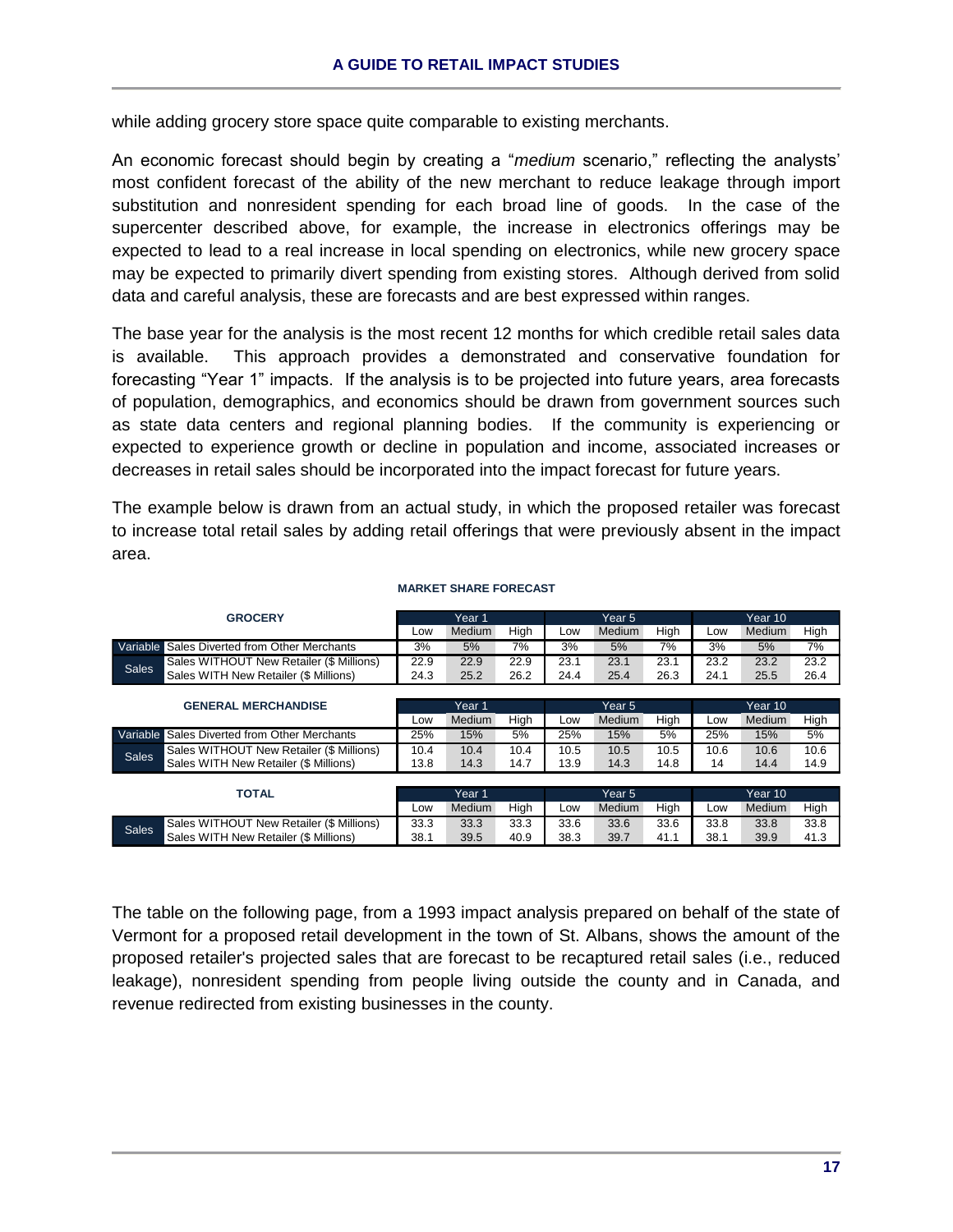| Wal-Mart Character          | 1995         | 1998         | 2000         |
|-----------------------------|--------------|--------------|--------------|
| Square feet                 | 100,780      | 126,090      | 126,090      |
| Sales per sq ft $(1)$       | \$316.20     | \$366        | \$399.70     |
| Total sales                 | \$31,866,636 | \$46,148,940 | \$50,398,173 |
| Maturity factor (2)         | 0.95         | 0.95         |              |
| Adjusted sales              | \$30,273,304 | \$43,841,493 | \$50,398,173 |
| Sales by Source             |              |              |              |
| Canada                      | \$3,027,330  | \$4,384,149  | \$5,039,817  |
| Recapture                   | \$2,497,548  | \$3,616,923  | \$4,157,849  |
| <b>Outside Franklin</b>     | \$1,755,852  | \$2,542,807  | \$2,923,094  |
| <b>Total Outside</b>        | \$7,280,730  | \$10,543,879 | \$12,120,761 |
| From Franklin Cty Bus       | \$22,992,575 | \$33,297,614 | \$38,277,412 |
| <b>Total Wal-Mart Sales</b> | \$30,273,304 | \$43,841,493 | \$50,398,173 |

PROPOSED WAL-MART PROJECTED SALES IN FRANKLIN COUNTY (in current dollars)

It may be desirable to aggregate reported values into one value for grocery and one value for non-grocery items, as in the first table above. Indeed, circumstances may call for further forecasting by line of goods. However, greater specificity, particularly in small communities, risks publicly forecasting the decline or closure of a specific local business, which should be avoided as some retailers can and do successfully restructure their businesses.

Maine's Informed Growth Act requires the analyst to evaluate the impact of the proposed retailer on existing retail operations. Although the analysis should avoid speculating about the future of any particular business, an estimate of the number of business in the impact area likely to see their sales affected to a meaningful extent by the proposed retail development could be made by determining how many existing businesses carry overlapping lines of goods in categories in which the new retailer is forecast to have significant market impact. The analysis should also estimate the total volume of sales the proposed retailers is expected to draw from existing merchants.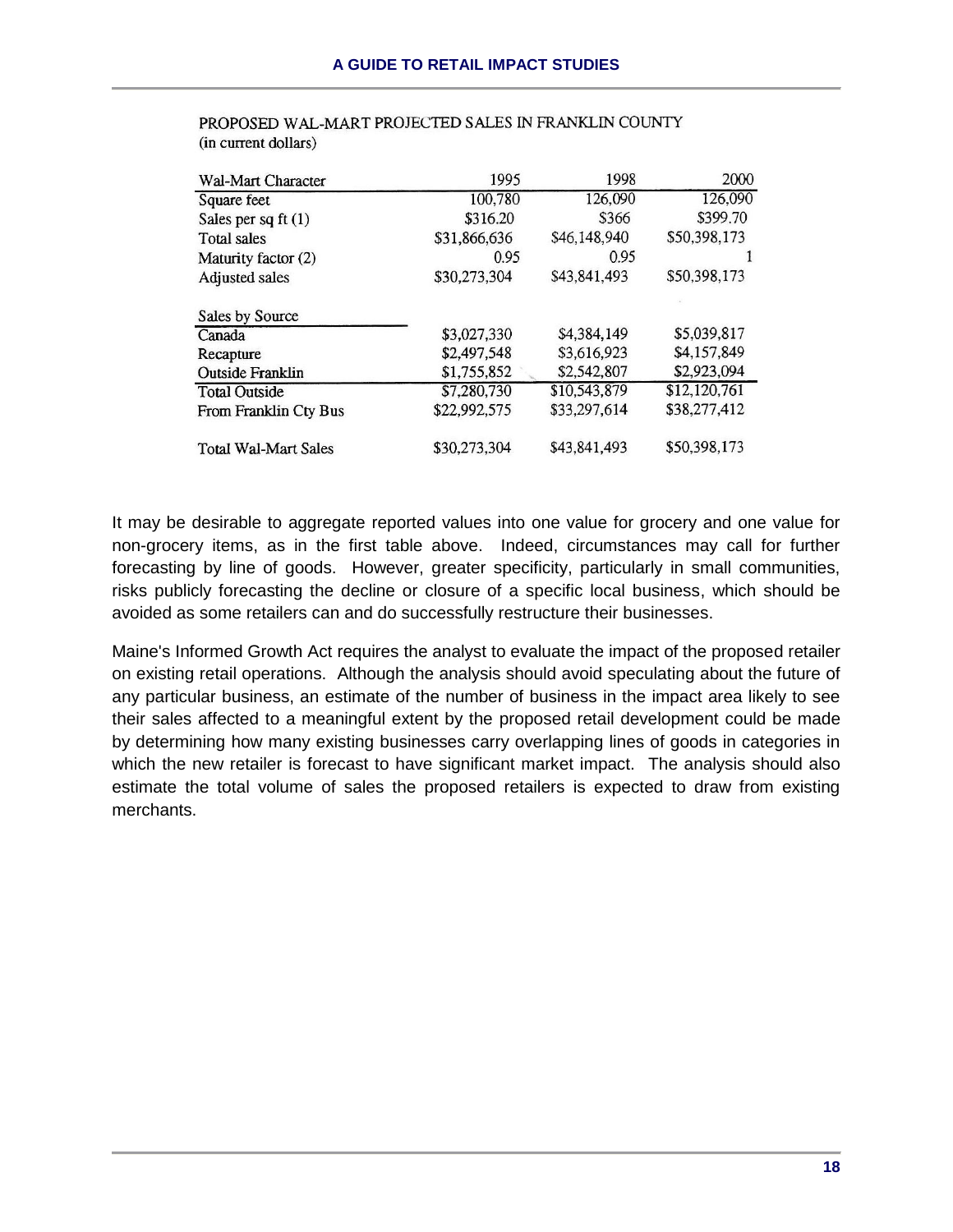# 4. ECONOMIC AND FISCAL IMPACT ANALYSIS

**OVERVIEW:** Up to this point, the study has forecast the change in retail sales activity to be expected upon the opening of the proposed large-scale retailer. The final stage of the analysis will:

- Forecast changes in retail employment and wages.
- Forecast impacts on municipal revenue and costs.
- Forecast additional impacts on such factors as the supply of retail space and downtown, as specified by municipal directive or state statute.

**GLOSSARY: Economic impacts** include such things as employment and wages. **Fiscal impact** refers to the effect of the development on government revenue and costs.

**DATA SOURCES:** ESRI-BIS and/or Claritas; information provided by the retailer; local tax records; public data on municipal services costs; interviews with local officials.

# **Forecasting Changes in Retail Employment and Wages**

While virtually all proposed large-scale retail developments will increase total retail sales and sales in particular lines of goods, employment increases are by no means automatic. Many of the largest retailers achieve employee productivity rates (revenue per employee and per unit of labor cost) that are substantially higher than most other retailers. As a result, a large-scale retailer with high worker productivity that creates relatively little new retail activity will likely have a negative impact on total retail employment and wages as various studies have shown. $<sup>2</sup>$ </sup>

The values for comparison here were generated in the second phase of the study. For the forecast of total retail employment in the market area without the proposed store, the analyst will bring forward in time (accounting for inflation and changes in the local retail sector) the most recent Economic Census data for sales, wages, and jobs in the retail sector. (See page 13 for a discussion of other public data sources.)

Employment figures for the proposed large-scale retailer are derived from the first phase of the study. In the case of a proposed new store, the most reliable indicator of the total number of employees will come from the retailer itself. Absent a compelling reason to dismiss that

 2 David Neumark (University of California-Irvine), Junfu Zhang (Clark University), and Stephen Ciccarella (Cornell University), "The Effects of Wal-Mart on Local Labor Markets," IZA Discussion Paper No. 2545, Jan. 2007; Arindrajit Dube, T. William Lester, and Barry Eidlin, "The Impact of Wal-Mart Stores on Retail Wages and Benefits," UC Berkeley Center for Labor Research and Education, Dec. 2007.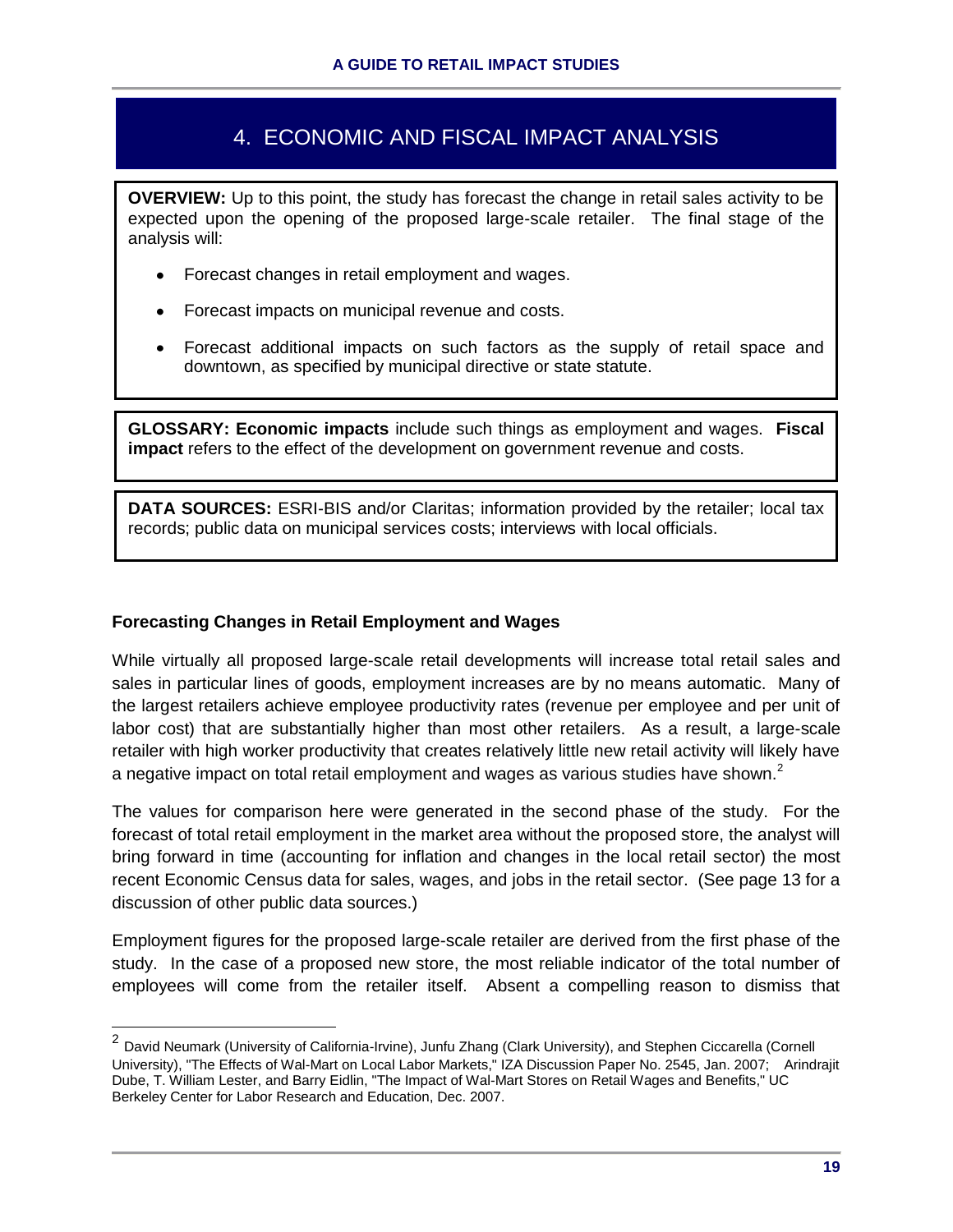forecast, it should be used. However, keep in mind that such forecasts will make no attempt to quantify full-time versus part-time workers and may introduce wage and benefit values that do not apply across the board.

To forecast total retail employment in the market area after the opening of the large-scale retailer, however, requires recognition of the sales diverted from existing retailers and the associated reduction in employment. For example, if existing grocery stores currently employ ten persons per \$10X of sales, a loss of \$1X in sales will be forecast to result in the loss of one local grocery job. To calculate the net change in employment in the local grocery sector, that loss is added into the grocery employment in the new store.

This chart is drawn from the same study as that on page 17 and shows calculations for changes in retail employment:

| <b>GROCERY</b>                                  |        | Year 1 |         |        | Year 5 |         |        | Year 10 |         |  |
|-------------------------------------------------|--------|--------|---------|--------|--------|---------|--------|---------|---------|--|
|                                                 | Low    | Medium | High    | Low    | Medium | High    | Low    | Medium  | High    |  |
| Sales Diverted from Other Merchants<br>Variable | 3%     | 5%     | 7%      | 3%     | 5%     | 7%      | 3%     | 5%      | 7%      |  |
| Change in Sales (\$ Millions)                   | 1.4    | 2.3    | 3.3     | 1.3    | 2.3    | 3.2     | 0.9    | 2.3     | 3.2     |  |
| Change in Employment<br>Impact                  | -3     | 2      |         | $-3$   |        | 6       | $-4$   |         | 6       |  |
| Change in Sales Tax Collections (\$)            | 59.708 | 99.514 | 139.319 | 59.708 | 99.514 | 139.319 | 59.708 | 99.514  | 139.319 |  |
|                                                 |        |        |         |        |        |         |        |         |         |  |
|                                                 |        |        |         |        |        |         |        |         |         |  |
| <b>GENERAL MERCHANDISE</b>                      |        | Year 1 |         |        | Year 5 |         |        | Year 10 |         |  |
|                                                 | Low    | Medium | High    | Low    | Medium | High    | Low    | Medium  | High    |  |
| Sales Diverted from Other Merchants<br>Variable | 25%    | 15%    | 5%      | 25%    | 15%    | 5%      | 25%    | 15%     | 5%      |  |
| Change in Sales (\$ Millions)                   | 3.4    | 3.9    | 4.3     | 3.4    | 3.8    | 4.3     | 3.4    | 3.8     | 4.3     |  |
| Impact<br>Change in Employment                  | 20     | 23     | 26      | 20     | 23     | 26      | 20     | 23      | 26      |  |
|                                                 |        |        |         |        |        |         |        |         |         |  |

Low Medium High Low Medium High Low Medium High

#### **ECONOMIC AND FISCAL IMPACTS**

This chart is drawn from another study analyzing the impact of a proposal to expand an existing discount store into a supercenter with groceries.

Sales WITHOUT New Retailer (\$ Millions) 33.3 33.3 33.3 33.6 33.6 33.6 33.8 33.8 33.8 Sales WITH New Retailer (\$ Millions) 38.1 39.5 40.9 38.3 39.7 41.1 38.1 39.9 41.3 Change in Sales (\$ Millions) 4.8 6.2 7.6 4.7 6.1 7.5 4.3 6.1 7.5 Change in Employment 17 25 33 17 24 32 16 24 32

|          |                 |                                                       |                | <b>Increased Sales Attributable to Supercenter</b> |               |
|----------|-----------------|-------------------------------------------------------|----------------|----------------------------------------------------|---------------|
|          |                 |                                                       | Low            | <b>Medium</b>                                      | High          |
|          |                 | Change in Jobs                                        | $-32$          | $-14$                                              | $+3$          |
| Impacts  | Current<br>Year | <b>Increased Sales (\$ Milions)</b>                   | 6.61           | 9.52                                               | 12.35         |
| Economic | 2009            | Change in Jobs<br><b>Increased Sales (\$ Milions)</b> | $-42$<br>11.47 | $-19$<br>15.11                                     | $+4$<br>18.70 |

Source: ESRI BIS, Civic Economics

Impact

Sales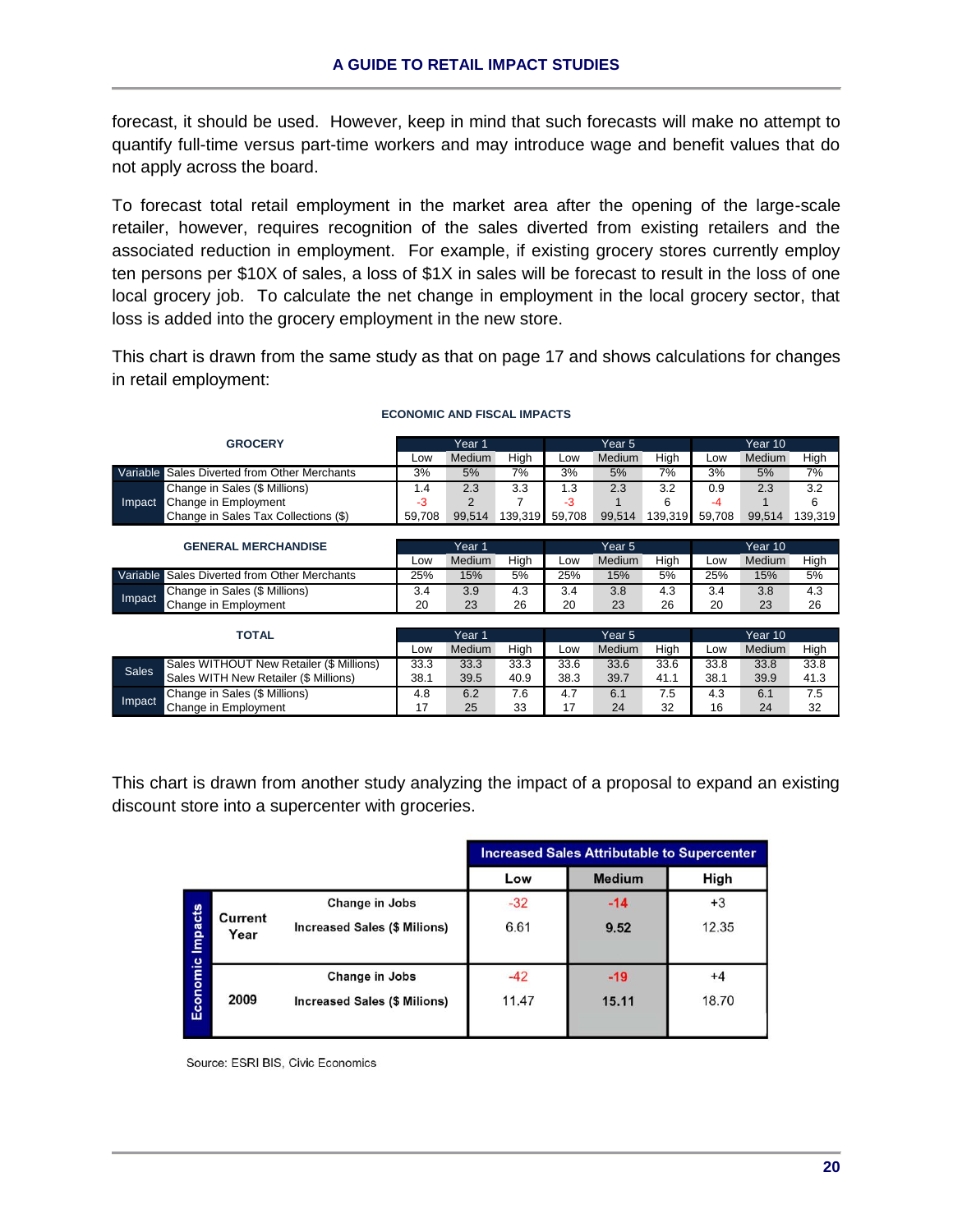A related calculation is the change in total retail wages to be expected in the community. As with retail jobs, the baseline value is derived from Economic Census data for the community, while the wage contribution of the proposed new store is based on corporate averages identified earlier and adjusted for local conditions. The chart below is drawn from the same study as the first chart above. In this case, the proposed new retailer was expected to offer wages comparable to the prevailing local wage.

| <b>WAGES AND</b>  | 2005    |         |         | 2010       |         |         | 2015       |         |         |
|-------------------|---------|---------|---------|------------|---------|---------|------------|---------|---------|
| <b>EMPLOYMENT</b> | _OW     | Medium  | High    | <b>LOW</b> | Medium  | High    | <b>LOW</b> | Medium  | High    |
| Net New Employees |         | 25      | 33      |            | 24      | 32      | 16         | 24      | 32      |
| Net New Wages     | 424.507 | 624.275 | 824.043 | 424.507    | 599.304 | 799.072 | 399.536    | 599.304 | 799.072 |

# **Forecasting Impacts on Municipal Finances**

The analysis also examines the fiscal impact of the proposed development, meaning its effect on public revenue and costs for towns in the market area. The impact of a large-format retail store on public finances varies considerably depending on the particular circumstances and the types of taxes that the host municipality relies on.

# *Sales Tax Revenue*

Several states, including Maine, have no municipal sales tax. Sales taxes flow to the state. At the state level, a new retail development is unlikely to have much effect on sales tax revenue as its presence cannot induce new spending beyond what the state's population and income levels can support. An exception would be a store that draws significant numbers of shoppers from across state lines. However, this is still unlikely to have more than a slight effect on overall state tax revenue.

In areas where municipalities and counties do rely on sales taxes, they are often of paramount importance in financing local government services. Even seemingly small increases in municipal revenue are attractive to officials. The job of the analyst, of course, is not to weight the costs and benefits of employment, wages, and public revenues. Rather, the analyst should present these values with clarity and allow the community to determine the appropriate balance.

Generally speaking, the calculation for estimating the amount of sales tax gained or lost is an easy one. The net change in sales is simply multiplied by the sales tax rate to determine the sales tax generated. Cities, counties, states, and other political subdivisions may have different sales tax rates that determine the amount of income received by each entity.

# *Property Tax Revenue*

Many communities rely quite heavily on property taxes. That tax base may be, in turn, heavily reliant on a healthy retail and commercial sector, on a healthy tourist industry, or on high value shoreland and other residential properties.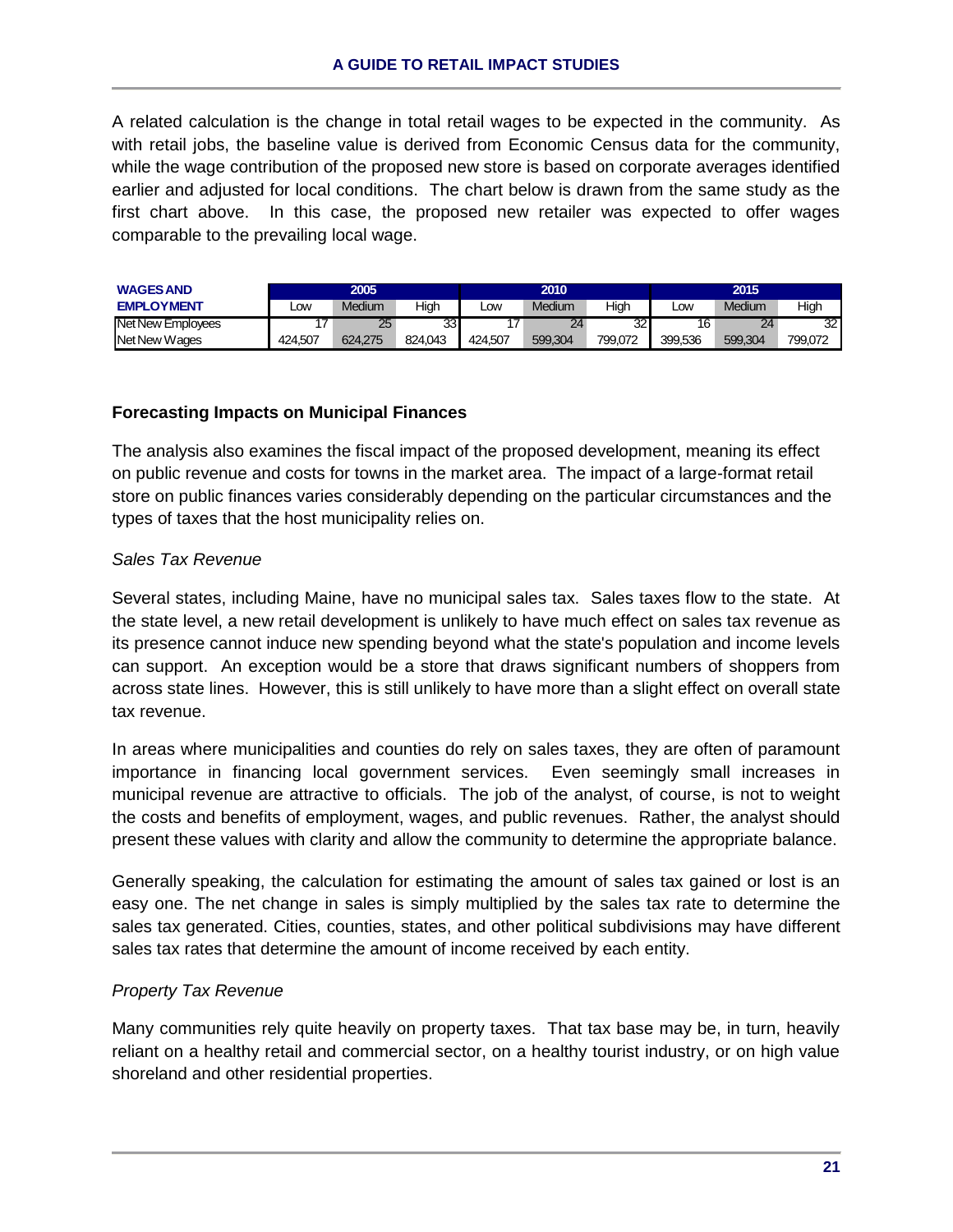Any new, large-scale retail development will provide local authorities with a similarly scaled increase in assessed valuation and property tax payments. On the other hand, the reduction in value in other properties negatively affected by the retail development may offset that increase.

The analyst must seek to identify any related and offsetting declines in property values in other commercial or residential areas. The challenge is to forecast the location, pace, and degree of decline in these other areas. Analysts will want to refer to what has occurred in similar circumstances in other areas in the state and country to aid in their projections by analogy; will want to project impacts over time; and will want to balance carefully the data indicators to provide a reasoned assessment of what degree and type of decline may be anticipated.

# *Public Infrastructure and Services*

There has been much discussion across the nation regarding the costs and benefits of largescale retail developments with regard to public infrastructure and services.

Infrastructure demands such as water and sewer are a relatively simple matter for local officials and utility providers to estimate and should be used as part of any analysis. Communities face a challenge when a large project would quickly exhaust current excess capacity, thereby forcing an earlier than expected investment in capacity increases. Traffic demands and associated public works costs (including initial infrastructure outlays and ongoing costs) are also quantifiable by specialist consultants and municipal planners. It is recommended analysts use the estimates supplied by those experts.

Demands on public services such as police, fire, and rescue present another challenge. Any new development in a community is likely to call upon these services, yet forecasting the degree to which demand may increase is difficult. Calls for police and fire intervention are frequently reported to be higher at large-scale retail developments than in similarly sized traditional commercial districts. A simple method in which to forecast these costs is to calculate the cost of these services on a per square foot basis in current retail projects and assume the same relative costs with increased square footage in the new development.

# *Other Municipal Costs and Benefits*

The analysis should state the amount of any public subsidies, including tax increment financing, that the development is slated to receive.

It should also detail the value of any community benefits negotiated with the developer. Municipalities nationwide have increasingly attempted to negotiate terms for the development of large-scale retail projects to ensure a net benefit for their communities. These terms may include conditions that the developer hire a specified number of employees, provide a minimum level of wages and benefits, donate conserved and public land, contribute to extraordinary municipal costs caused by the development, and commit to an exit plan in the event of the store's closure to ensure there will be no empty large shell made unavailable to others' reuse. In many cases, these negotiations result in an incentive package with monetary value. Such incentives must be incorporated into any analysis of costs and benefits.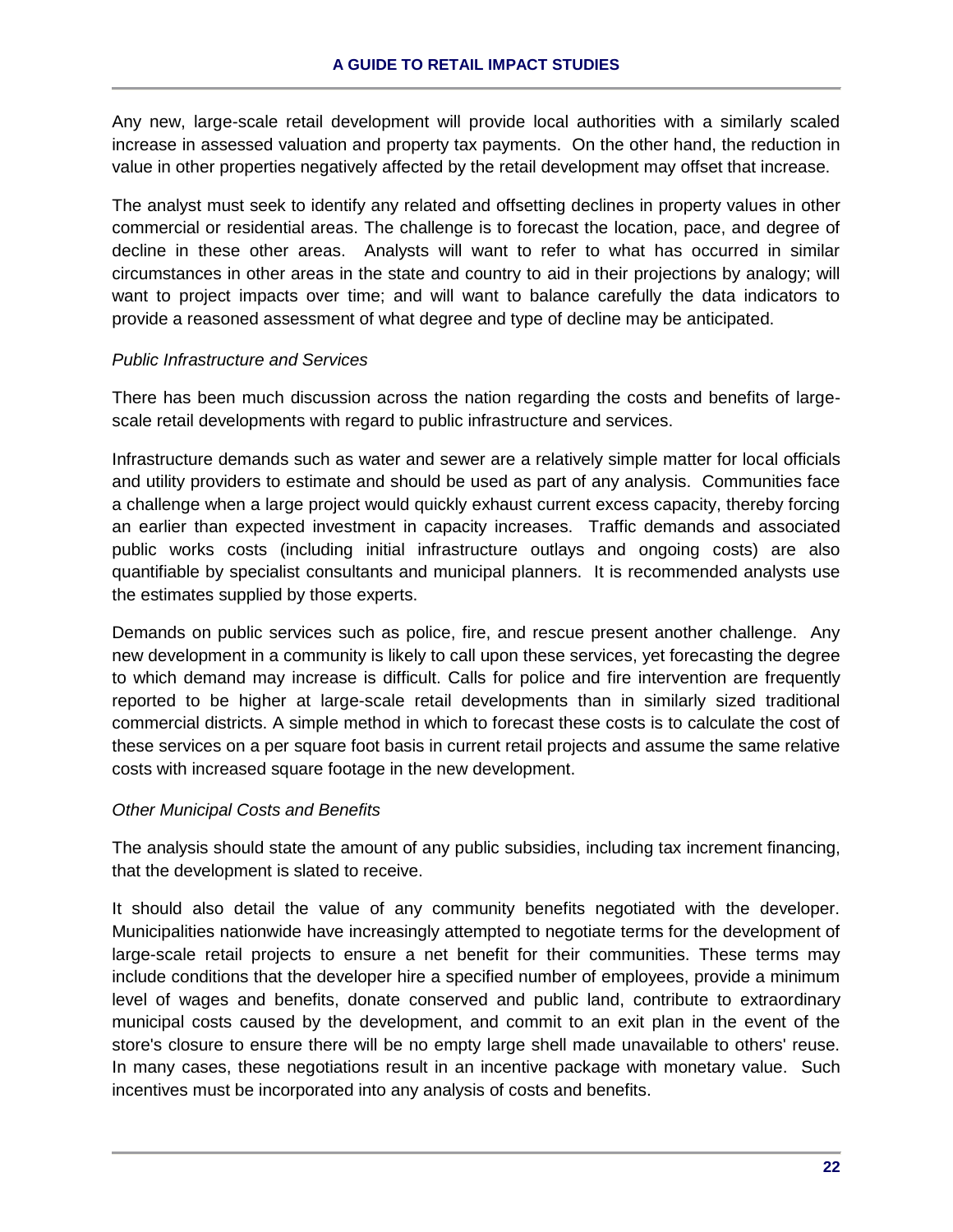The following table is from an impact study prepared by Planning Decisions on behalf of the city of Biddeford, Maine, for a proposed development involving multiple large-format stores. In this case, the projected fiscal impact varied depending on whether the city followed thorough on a plan to use tax increment financing ("TIFF") for the project and the effect that would have on the state's contribution to local education costs.

| Fiscal Impact of "The Shops at Biddeford Crossing" |                                 |                                   |                        |
|----------------------------------------------------|---------------------------------|-----------------------------------|------------------------|
| ltem                                               | amount with<br><b>100% TIFF</b> | amount<br>with 50%<br><b>TIFF</b> | amount with<br>0% TIFF |
| <b>Property Tax Revenues</b>                       | \$609,700                       | \$609,700                         | \$609,700              |
| <b>Excise Tax Revenues</b>                         | \$0                             | S0                                | \$0.00                 |
| <b>State Revenue Sharing</b>                       | \$18,000                        | \$1,000                           | (56,000)               |
| <b>State Education Subsidy</b>                     | S0                              | (5143,000)                        | ( \$286,000)           |
| Other                                              | \$0                             | \$0                               | \$0.00                 |
| <b>Total Revenue Impact</b>                        | \$627,700                       | \$467,700                         | \$317,700              |
|                                                    |                                 |                                   |                        |
| General Government                                 | \$7,000                         | \$7,000                           | \$7,000                |
| <b>Public Services</b>                             | \$0                             | \$0                               | \$0                    |
| <b>Public Safety</b>                               | \$173,100                       | \$173,100                         | \$173,100              |
| Public Works                                       | \$112,300                       | \$112,300                         | \$112,300              |
| Public Service & Education                         | \$0                             | \$0                               | SO                     |
| County Tax                                         | \$0                             | \$11,000                          | \$22,000               |
| <b>Debt Service</b>                                | \$0                             | \$80,000                          | \$160,000              |
| <b>Total Expense Impact</b>                        | \$292,400                       | \$383,400                         | \$474,400              |
|                                                    |                                 |                                   |                        |
| Total Revenue                                      | \$627,700                       | \$467,700                         | \$317,700              |
| Total Expenses                                     | \$292,400                       | \$383,400                         | \$474,400              |
| <b>Net Fiscal Impact</b>                           | \$335,300                       |                                   | $$84,300 - ($156,700)$ |

| Table 1                                            |  |
|----------------------------------------------------|--|
| Fiscal Impact of "The Shops at Biddeford Crossing" |  |

# **Forecasting Additional Impacts**

As mentioned in the introduction, the economy functions much like an ecosystem, and therefore a comprehensive impact study must go beyond examining retail sales, employment, and tax revenue to adequately assess the impacts of a proposed retail store. Many state and municipal statutes call for a number of additional components to be included in the required study. They are discussed below.

# *Supply of Retail Space and Downtown Vitality*

The addition of a large-scale retailer can have significant impact on retail vacancies and downtown vitality. The introduction of 75,000 square feet of new retail space into a large market area will likely have little measurable impact. However, that same development in a small market may dramatically reshape the flow of retail traffic in the region. An impact analysis should provide the municipality with an evaluation of the extent and impacts of such a change.

For a baseline, the analyst should procure from local officials any current estimates of retail square footage. In addition, local real estate brokers may be able to provide current vacancy and rental rates, as well as a sense of how the impact area compares in those measures to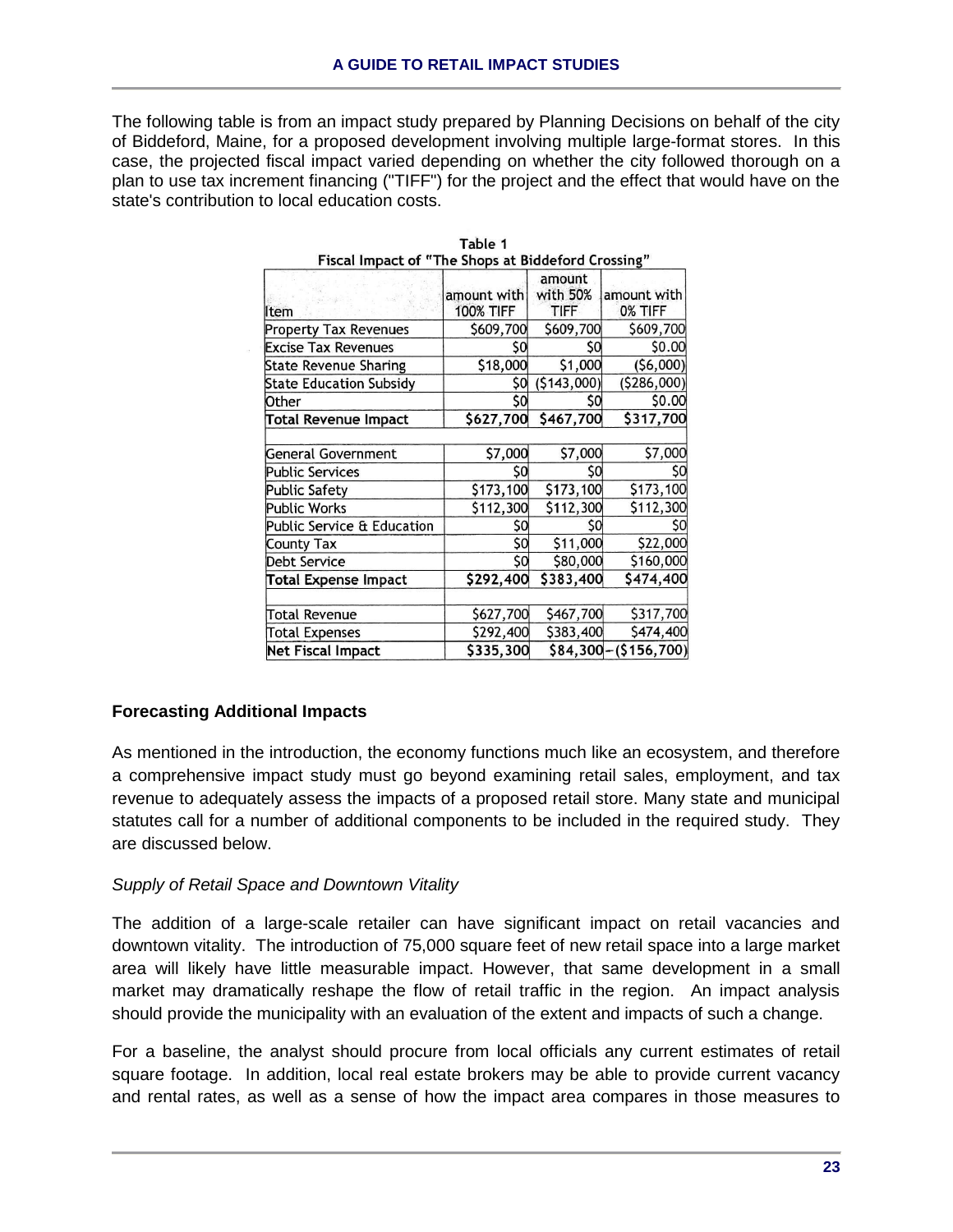nearby areas. From that information and public tax records, the analyst should be able to estimate total local square footage occupied by retailers specializing in the lines of goods most directly impacted by the proposed new store. In the smallest markets, that estimate may be made more comprehensive based on the earlier survey of local retail firms.

From that baseline, it is a simple matter to calculate the percentage increase in total retail space and space dedicated to the particular lines of goods. If the increase in space is substantially comparable to the near term growth prospects of the community overall, the economic analyst will be hard pressed to assert significant difficulties related to oversupply.

However, in many communities, a large-scale retail project will represent a tremendous increase in total retail space in the impact area, raising concerns about oversupply, vacancy, and declining rents. Moreover, many communities contain underutilized spaces originally designed and currently zoned for non-retail uses. In such circumstances, the analyst may be asked to consider the potential retail uses of these spaces and, where appropriate, incorporate them into the supply and demand discussion.

A related challenge associated with large increases is the relocation of the center of gravity in regional retail. In a traditional community, the downtown area may remain the retail anchor. In others, retail activity may have spread in one direction or another from the center. In all of these, however, large-scale projects raise the prospect of significantly and permanently altering traffic patterns in the impact area and leaving vacancies in formerly prosperous areas. Municipal officials, property owners, business owners, and nearby residents may be greatly concerned about a project drawing away shoppers, as they struggle to maintain activity, revenue, and infrastructure in declining commercial areas.

Forecasting the location, pace, and degree of such decline is, of course, a challenge. Analysts should, however, be able to indicate which commercial areas are likely to be negatively affected by a new large scale retail project and the degree of that impact. Findings of this nature are highly relevant to municipal planning officials when evaluating permitting and zoning applications.

# *Comprehensive Plan Compatibility*

For those municipalities in the impact area that have adopted comprehensive land use plans or related growth management documents, the analyst will want to review those plans and documents to identify relevant provisions as to which the proposed large scale retail project is or is not consistent. The analyst may also want to confer with planning officials, groups, commissions, unions and chambers of commerce for further insights into the project's anticipated community impacts.

# *Revenue Retained and Reinvested in the Region*

A "local premium" is a term defined recently and refers to the amount of money kept in the local economy by a retail business. This is calculated separately from the standard economic or fiscal impact and is usually expressed as a percentage of sales revenue. It includes such factors as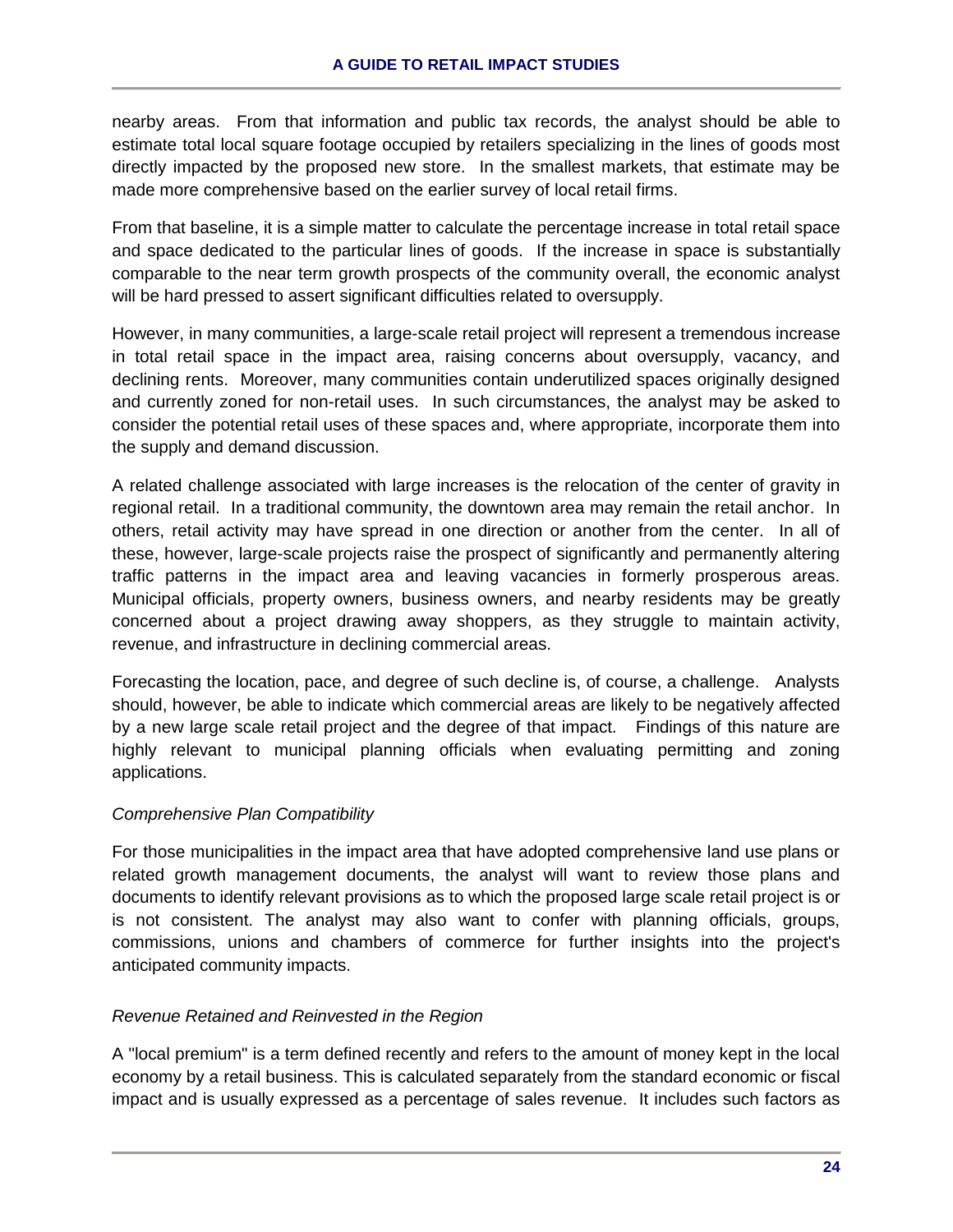salaries paid locally, services contracted for locally, and donations made to local charities. Local and regionally based businesses often produce a higher local premium than publicly held firms because they usually rely more heavily on local services and retain a larger share of their profits in the region. There are numerous methods for calculating this premium which vary from firm to firm. This premium can help paint a fuller picture in an economic or fiscal impact analysis by digging deeper into financial patterns of firms to see which firms keep more money local in the long term.

# *General Environmental Impacts*

Many jurisdictions require environmental and traffic impact analyses for any large development. These are typically conducted separately from an economic impact analysis.

Maine's Informed Growth Act calls for including information on a range of environmental impacts within the comprehensive impact study, with two substantial conditions. First, there must be existing studies and data available. The analyst is not required to prepare an independent environmental impact study, but only to survey what information is available from existing studies, including the retailer's own traffic, wetland, and other impact studies that it submits as part of its development permit application. Second, environmental impacts are to be identified generally.

Because these issues are substantively different from the economic issues discussed throughout this document, few firms with the relevant economic expertise would be qualified to prepare detailed environment assessments. However, as the Informed Growth Act places limits on the applicability and depth of these assessments, firms specializing in economic impact analysis with a degree of in-house planning expertise should be well-equipped to handle these tasks, including commenting, in general terms, on the impact the proposed development will have on residential areas and on natural, recreational, and historic sites, and describing the key findings of any relevant studies of the impacts of the proposed development on air and water quality, plant and wildlife habitat, and other environmental conditions.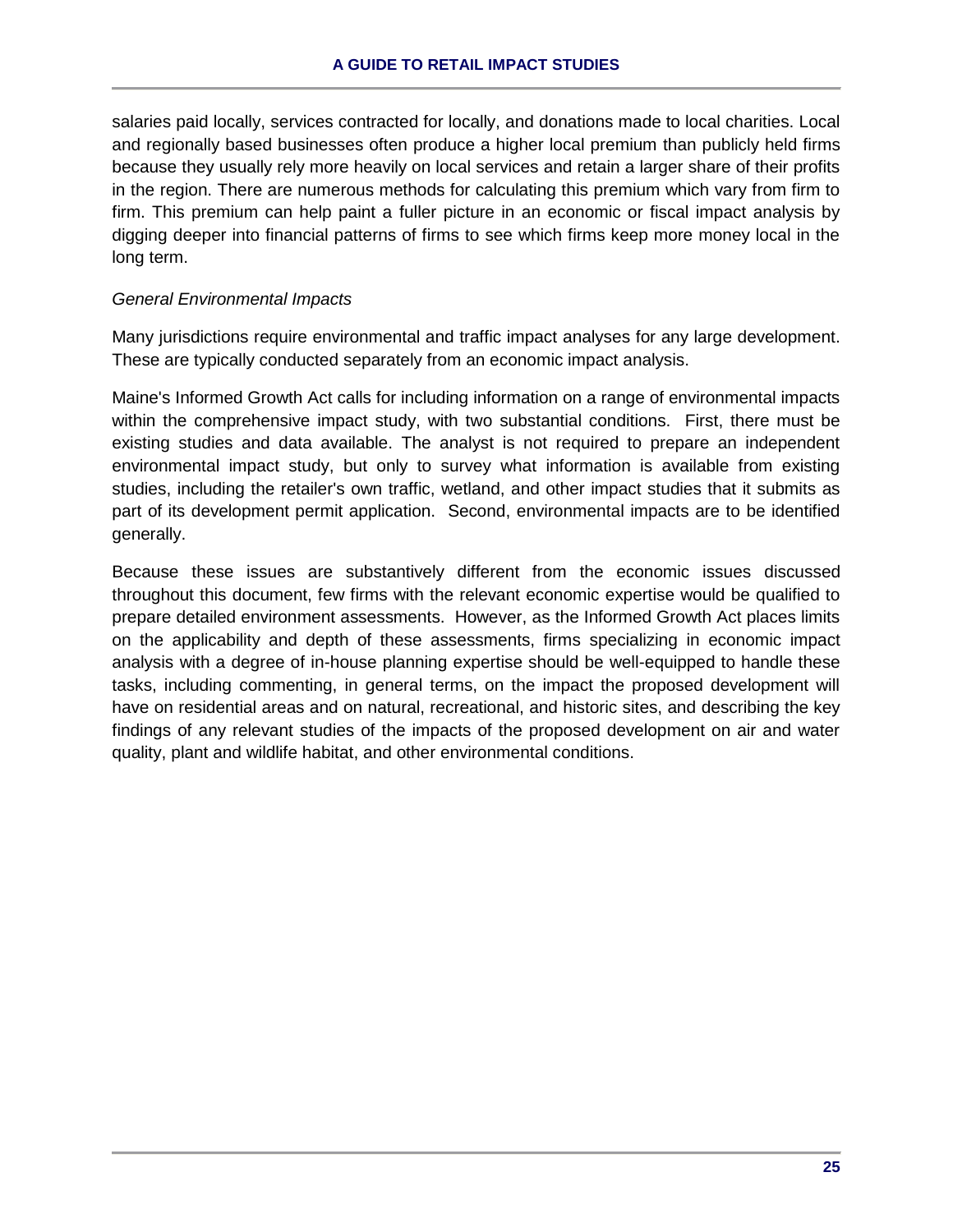# PRESENTATION OF FINDINGS TO THE COMMUNITY

The municipality should expect to receive a single document containing all the analyses and assessments required above. This document should be accessible for the non-technical reader, yet contain sufficient technical detail to allow for a meaningful review by the permitting authority, and provide sufficient supporting evidence for the findings of fact and the conclusions of law that the authority is charged to make in determining whether the proposed project will or will not have an "undue adverse impact" on the comprehensive economic impact area.

The primary document should be supplemented with an Executive Summary, providing highlights of the findings and pointing interested readers to specific locations in the primary document for further review. In addition, appendices should be provided containing legible worksheets, data source materials, and any external studies and surveys cited.

Finally, the analyst should be prepared to deliver one or more live presentations of the findings and methodologies and provide a forum for questions to be asked and answered.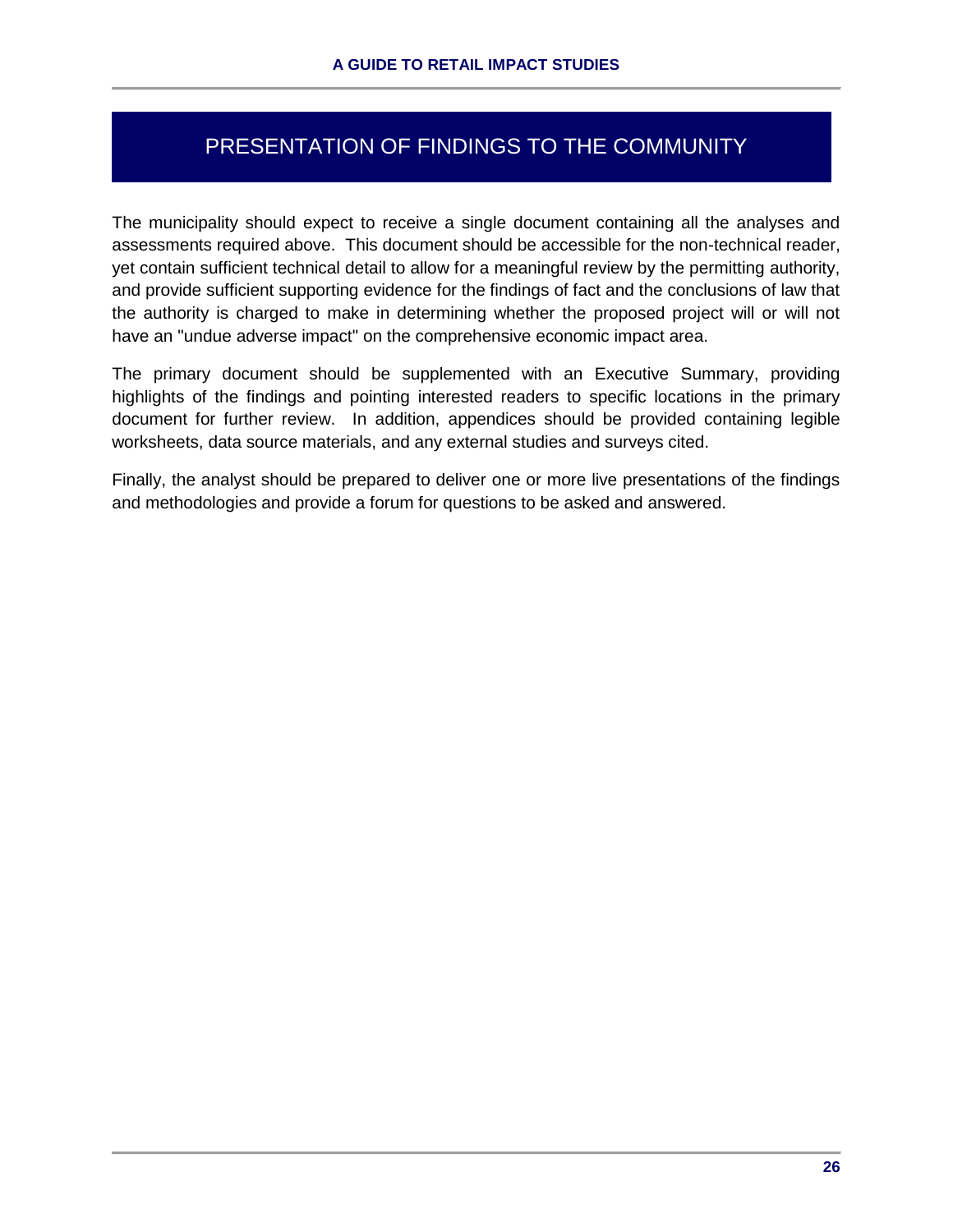# **APPENDIX A: LARGE-SCALE RETAIL FORMATS**

A number of national and regional retailers currently develop and operate stores of a scale that would trigger an economic impact review under some municipal zoning policies as well as Maine's Informed Growth Act, which applies to stores of 75,000 square feet or larger. The following describes the types of stores that may reach this size. These stores may be proposed as stand-alone projects or grouped together in a shopping center. The latter requires that the analyst examine the cumulative impact of all of the large-scale stores in the development.

*Department Stores:* The traditional department store offers a range of goods and services under one roof, often on multiple floors. Typically focused on clothing and accessories, departments may also include housewares, appliances, furniture, toys, sporting goods, or hardware, among others. In addition, many offer fine and casual dining, salon and spa services, and optometry and eyewear. A few continue to offer automotive service, lawn and garden, and hardware, as well. Larger stores such as mall anchors will generally exceed 75,000 square feet. Of course, many American communities are still served by smaller downtown department stores which will be unaffected by large scale retail regulations.

*Discount Stores:* The prototypical "large scale retailer" is a variant of the traditional department store. Mass merchandisers eschew the complex layouts and amenities of department stores, instead displaying merchandise in long rows with checkout services located at the front of the store. Automotive services are typically offered. Wal-Mart stores without full-service grocery sales average 102,000 square feet while the average Target without full-service grocery sales average 123,000 square feet.

*Grocery Stores:* Supermarkets, with an industry average of 44,000 square feet, will generally fall below the size threshold for mandatory impact analyses. In particularly strong markets, traditional supermarket retailers have begun introducing "plus" format stores with an expanded general merchandise selection. These have recently begun surpassing 75,000 square feet.

*Supercenters:* Recent years have seen an explosion of so-called supercenter retailers, which combine conventional, general merchandise discount stores with grocery stores and often eclipse 200,000 square feet of space even in smaller markets. The average Wal-Mart supercenter is 186,000 square feet. The average SuperTarget is 176,000 square feet.

*Wholesale Clubs:* A variant of the supercenter, wholesale clubs are large, no-frills retail operations that typically require a membership fee. While the total number of items offered is generally less than in a supercenter, bulk packaging and unusual special offers characterize the format. Originally conceived as a wholesale channel to serve the needs of small business, wholesale clubs have evolved into a distinct retail format serving a broad range of business and consumer customers. Large clubs may also offer a range of business services such as insurance, office and break-room supply, travel planning, or automotive purchasing.

*Home Centers:* Traditionally, hardware stores and lumber yards were distinct operations, as were retailers focused on the consumer and wholesalers focused on the trades. In recent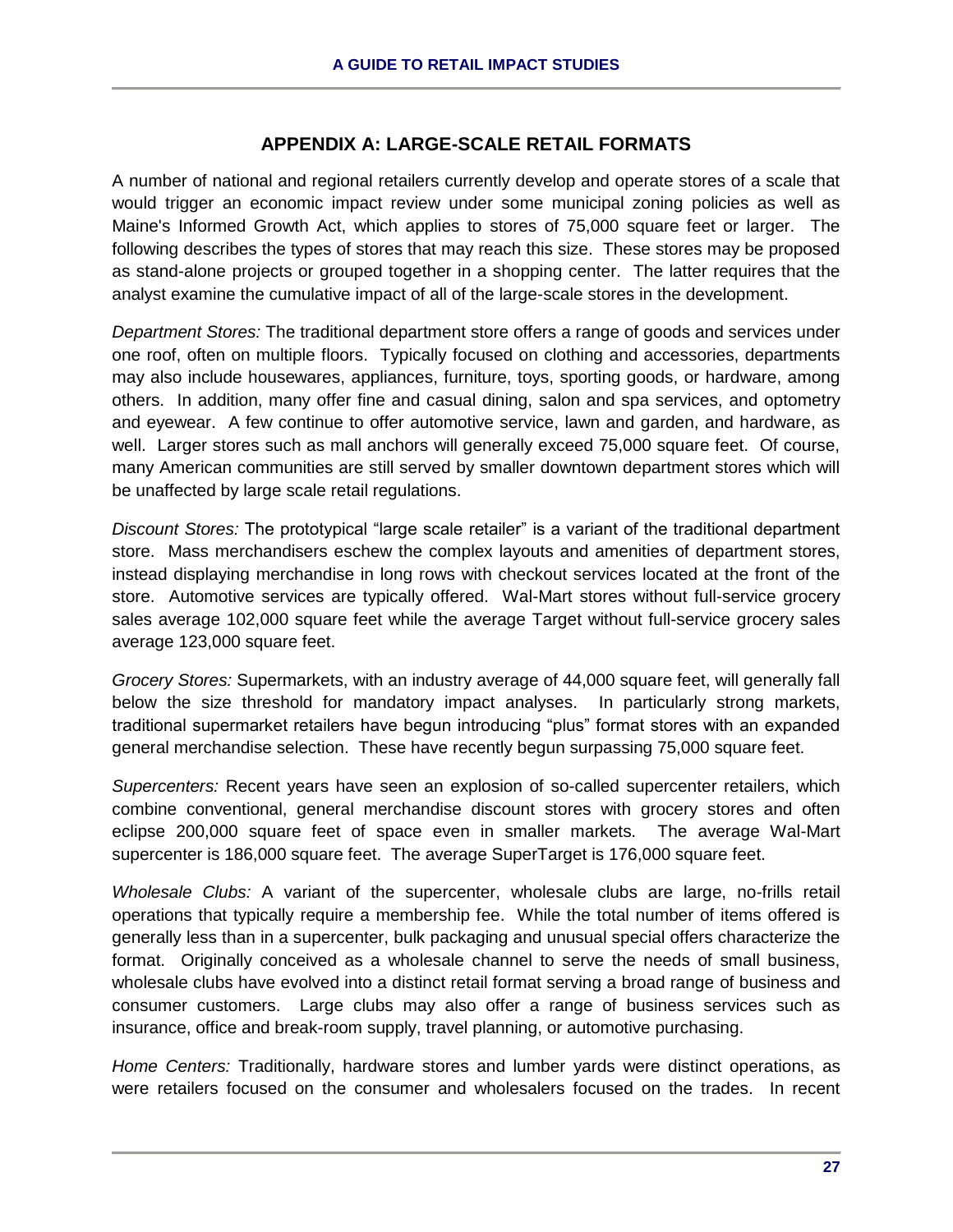years, however, expansive home centers have incorporated all these segments under one roof, covering 100,000 to 150,000 square feet. The segment remains in flux, as leading national retailers explore business models for serving both consumers and the trades.

*Other Large Scale Retailers:* In addition to those described above, a number of national and regional retailers specializing in particular lines of goods have emerged. Within the local market for the line of goods offered, these stores are as influential as the large retailers described above, earning the industry name "category killers." Few break the 75,000 square foot threshold. These include specialty stores focused on electronics, books, music and musical instruments, home goods, furniture, office supply, sporting goods, clothing and accessories, etc.

The following table summarizes the lines of goods and services typically offered by each of these large-scale retail formats.